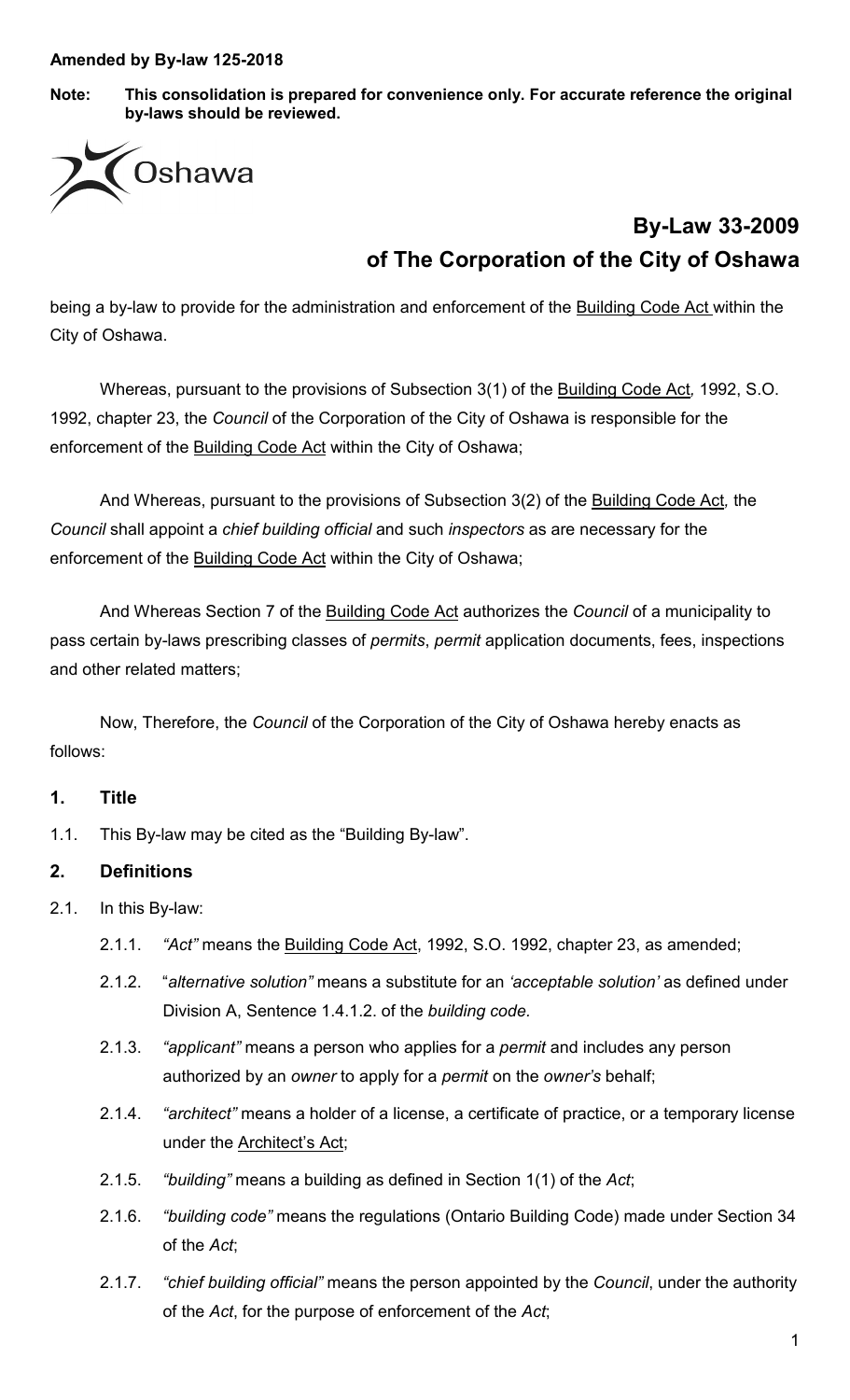- 2.1.8. "*City*" means the Corporation of the City of Oshawa;
- 2.1.9. *"Council"* means the Council of the Corporation of the City of Oshawa;
- 2.1.10. *"deficient permit"* means a *permit* where,
	- a. an inspection notice or order to comply has been issued by an *inspector*; or
	- b. where an inspection required under the *building code* or this By-law has not been arranged;

and six months or more have elapsed after the date the notice was issued or the inspection was required;

- 2.1.11. *"deputy chief building official"* means the person(s) appointed by *Council* as deputy chief building official, under the authority of the Legislation Act 2006, S.O. 2006, Chapter 21, Schedule F, and listed in Schedule 'A' to this By-law, for the purpose of enforcement of the *Act*;
- 2.1.12. *"equivalent"* means equivalent materials, systems or *building* designs proposed by an *applicant* pursuant to Section 9 of the *Act*;
- 2.1.13. *"holiday"* means any day in which the offices of the Corporation of the City of Oshawa are not open for the transaction of business with the public;
- 2.1.14 *"house"* means a detached residential dwelling, semi-detached dwelling, townhouse or row house containing not more than two dwelling units per house;
- 2.1.15. *"inspector"* means an inspector appointed by *Council* under the *Act* and listed in Schedule 'A' to this By-law;
- 2.1.16. *"owner"* means the registered owner of the land and includes a lessee, mortgagee in possession, the person or directors of a corporation acting as the *owner*'s authorized agent and the person in charge of the property, upon which is located, or will be located, the *building* or part thereof for which an application for a *permit* is, or has been made;
- 2.1.17. *"permit"* means permission or authorization given in writing by the *chief building official,*
	- a. to perform work regulated by the *Act* or the *building code* or both; or
	- b. to change the use of a *building* or part of a *building* as regulated by the *Act* or the *building code* or both; or
	- c. to occupy a *building* or a part thereof;
- 2.1.18. *"permit holder"* means an *owner* to whom a *permit* has been issued, or where a permit has been transferred, the transferee;
- 2.1.19. *"professional engineer"* means a person who holds a license or a temporary license under the Professional Engineer's Act, R.S.O. 1990, c. P. 28; and
- 2.1.20. *"registered code agency"* means a person or an entity that has the qualifications and meets the requirements as set out in the *Act***.**
- 2.2. Any word or term not defined in this By-law shall have the meaning ascribed to them in the *Act* or the *building code*.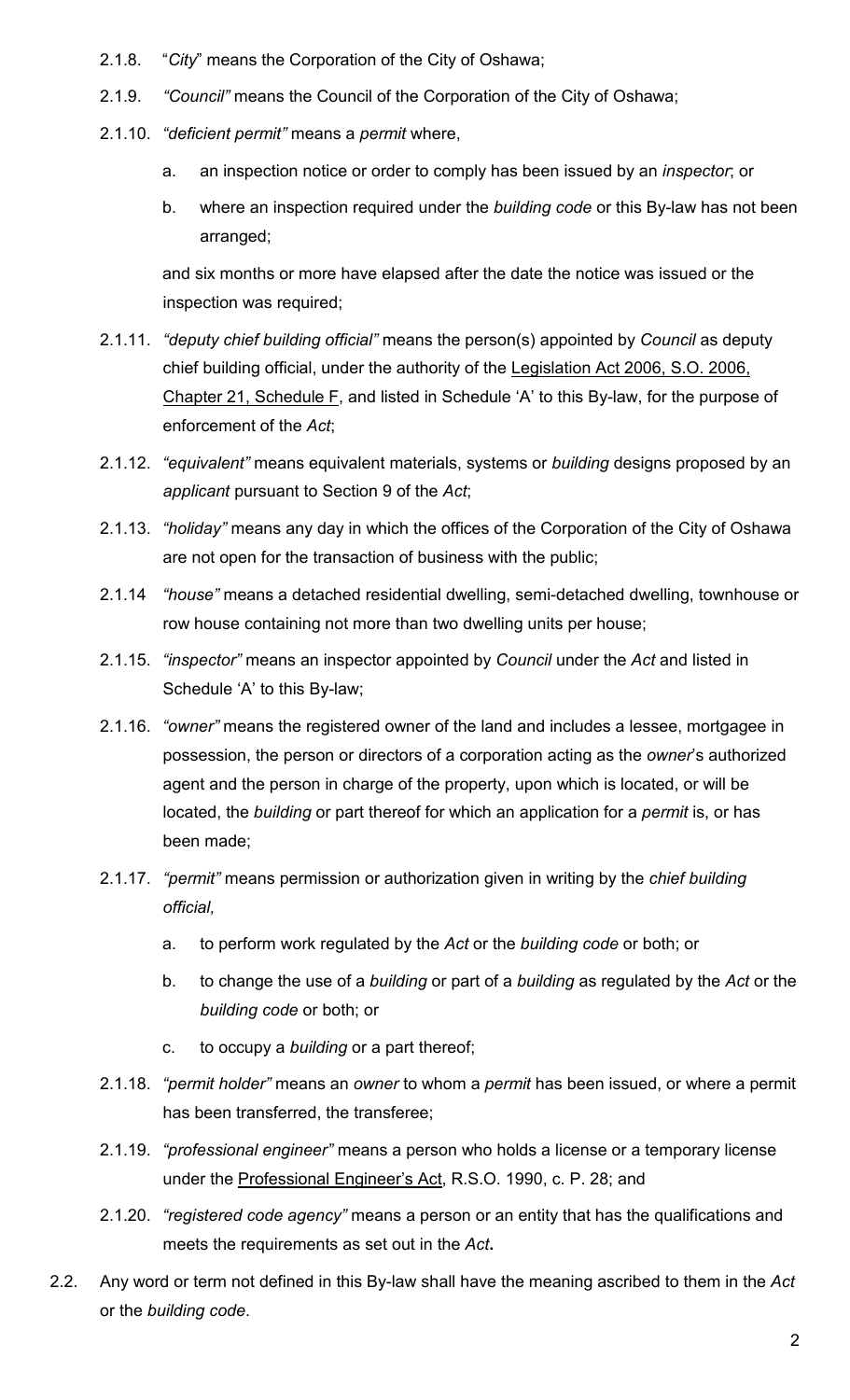## **3. Appointments**

- 3.1. Each person whose name is set out in Column 2 of Schedule 'A' to this By-law is hereby appointed to the position set out beside that person's name in Column 1 thereof. Also provided are the municipal title, provincial Building Code Identification Number (BCIN) and qualifications for each person appointed.
	- 3.1.1. The appointment of a *deputy chief building official* is under the authority of the Legislation Act 2006, S.O. 2006, Chapter 21, Schedule F, Section 77.
	- 3.1.2. *The deputy chief building official* appointed under this By-law shall have all of the powers and duties of the *chief building official* under this By-law, and under the *Act*, and the *building code*.

## **4. Code of Conduct and Building Operational Policy**

4.1 Each person listed in Schedule "A" to this By-law shall be governed by the Code of Conduct setout in Schedule "D" to this By-law and by the Building Operational Policy, as established and amended from time to time by the *chief building official*, with respect to exercising powers and performing duties under the *Act*.

### **5. Classes of** *Permits*

5.1. Classes of *permits* with respect to the construction, demolition, conditional *permit*, change of use, occupancy of *buildings,* a stage of construction (partial *permit*), Fire Code retrofit *permit* and the *permit* fees therefore, shall be as set out in Schedule 'B' to this By-law.

### **6. Requirements for Filing Complete** *Permit* **Applications**

#### **6.1. General**

- 6.1.1. To obtain a *permit*, an *applicant* shall file a complete application on the form available from the *chief building official*, or from the Province of Ontario, together with the applicable requirements set out in Subsection 6.2. to this By-law.
- 6.1.2. All documents and drawings accompanying an application shall be coordinated and consistent with the description of the proposed work and in compliance with the requirements of Schedule 'C' to this By-law.

#### **6.2. Class of** *Permit*

#### **6.2.1.** *Building Permit*

- 6.2.1.1. Every application for a *building permit* or *permit* for a stage of construction (Partial *Permit*) under Subsection 8(1) of the *Act* shall,
	- a. identify and describe, in detail, the work to be done and the existing and proposed use and occupancy of the *building*, or part thereof, for which the application for a *permit* is made;
	- b. be accompanied by the plans drawn to scale, specifications, documents and other information prescribed in Section 6 and Schedule 'C' to this By-law; and
	- c. be accompanied by the appropriate fee calculated in accordance with Schedule 'B' to this By-law.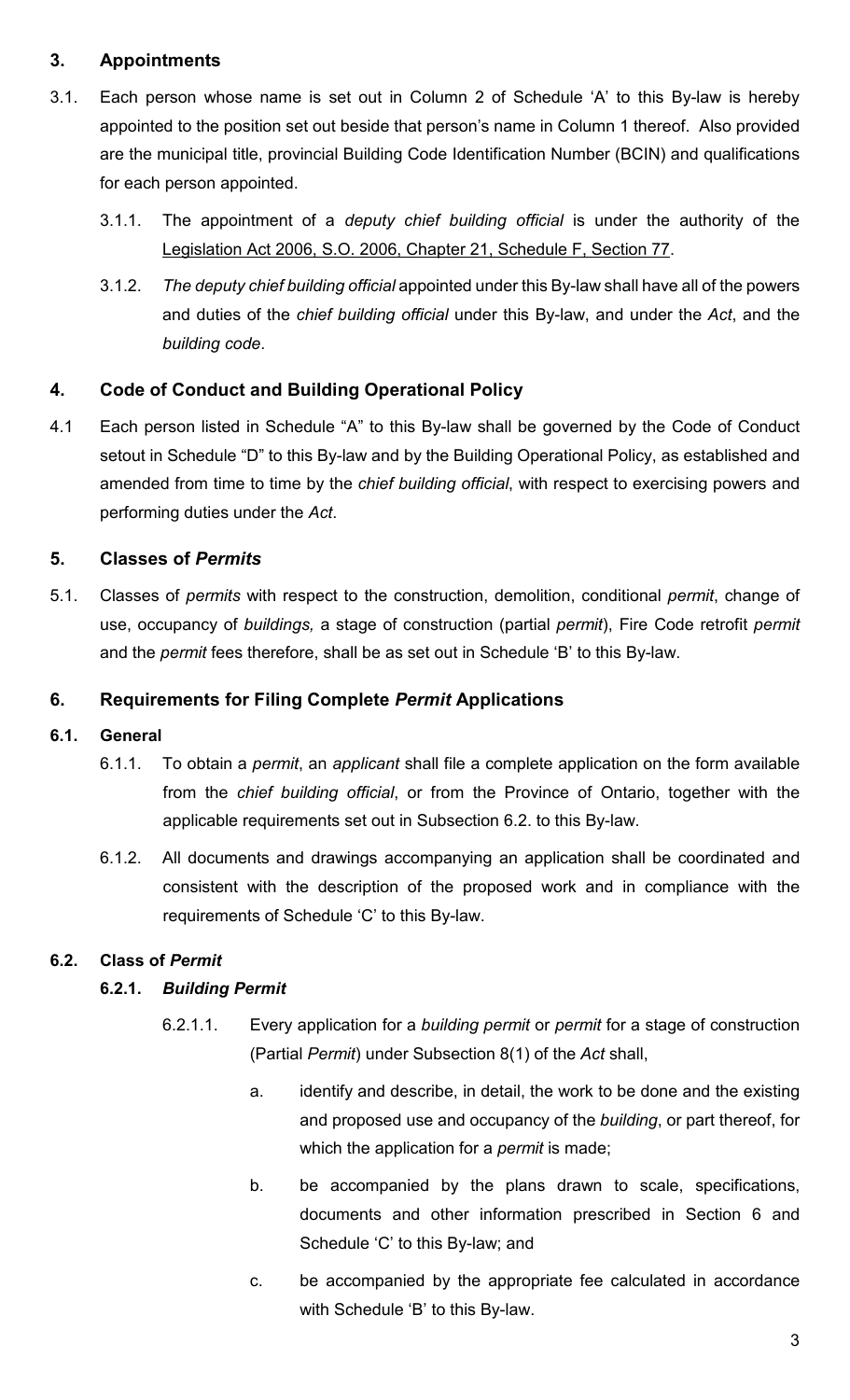#### **6.2.2. Demolition** *Permit* **and Building Relocation** *Permit*

- 6.2.2.1. Every application for a demolition *permit* under Subsection 8(1) of the *Act* shall,
	- a. identify and describe, in detail, the work to be done and the existing use and occupancy of the *building*, or part thereof, for which the application for a *permit* is made, and the proposed use and occupancy of that part of the *building*, if any, that will remain upon completion of the demolition;
	- b. be accompanied by the plans drawn-to-scale, specifications, documents and other information prescribed in Section 6 and Schedule 'C' to this By-law;
	- c. be accompanied by the appropriate fee calculated in accordance with Schedule 'B' to this By-law; and
	- d. be accompanied by confirmation that,
		- i. arrangements have been made with the proper authorities for the safe and complete disconnection of all existing water, sewer, gas, electric, telephone and other utilities; and
		- ii. the *owner* will comply with the *City's* property standards bylaw at the completion of demolition.

#### **6.2.3. Conditional** *Building Permit*

- 6.2.3.1. Every application for a conditional *building permit* under Subsection 8(3) of the *Act* shall,
	- a. comply with the requirements set out in Section 6 to this By-law; and
	- b. be accompanied by,
		- i. a written statement from the *applicant* explaining why the *applicant* believes that unreasonable delays in construction would occur if a conditional *building permit* is not issued;
		- ii. a written acknowledgement from the *applicant* of the necessary approvals which must be obtained in respect of the proposed construction and the time period in which such approvals shall be obtained by the *applicant*; and
		- iii. a written agreement, in a form provided by the *chief building official*, executed by the *applicant*, the *owner* and such other necessary persons the *chief building official* determines for the purposes set out in clause 8(3)(c) of the *Act;*
		- iv. the conditional *permit* fee in accordance with Schedule 'B'.
- 6.2.3.2 The *chief building official* is hereby authorized to execute on behalf of the *city* the written agreement referred to above in 6.2.3.1.b.(iii) as part of the conditional *building permit* application.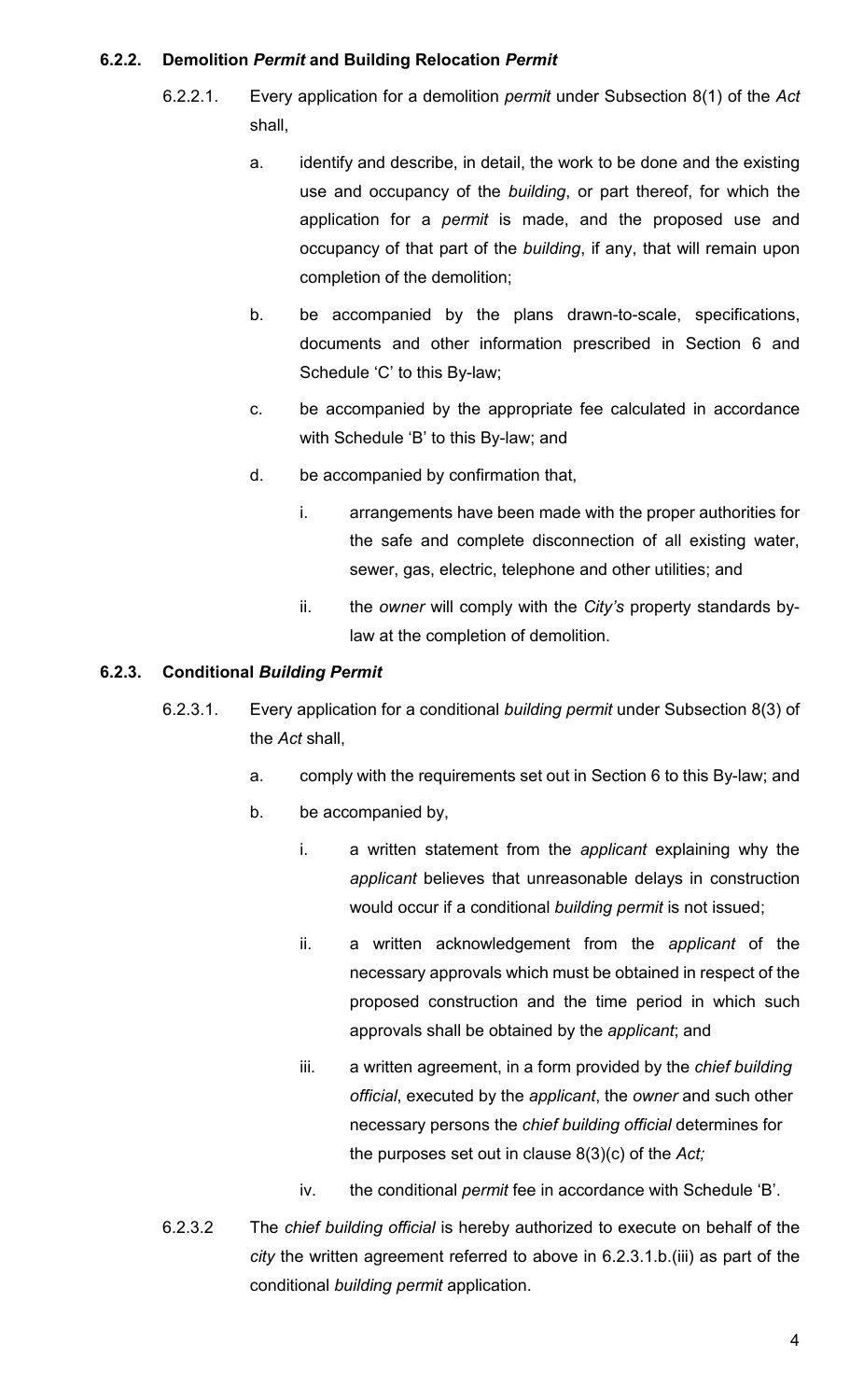#### **6.2.4. Change of Use** *Permit*

- 6.2.4.1. Every application for a change of use *permit* under Subsection 10(1) of the *Act* shall,
	- a. identify and describe in detail the existing and proposed use and occupancy of the *building*, or part thereof, for which the application for a *permit* is made;
	- b. be accompanied by plans and specifications which show the current and proposed occupancy of all parts of the *building* and which contain sufficient information to establish compliance with the *building code*, including, but not necessarily limited to, floor plans and details of wall, ceiling and roof assemblies identifying existing fire resistance ratings and load bearing capacities;
	- c. be accompanied by the appropriate fee calculated in accordance with Schedule 'B' to this By-law; and
	- d. be accompanied by the completed documents prescribed in Schedule 'C' to this By-Law.

### **6.2.5. Occupancy** *Permit* **for an Unfinished** *Building*

- 6.2.5.1. Every application for authorization to occupy an unfinished *building* pursuant to Division C, Subsection 1.3.3. of the *building code* shall,
	- a. identify and describe in detail the occupancy, the date of such occupancy, and the *building* or part thereof for which the application for a *permit* is made;
	- b. be accompanied by plans which show the areas of the proposed occupancy; and
	- c. be accompanied by the appropriate fee calculated in accordance with Schedule 'B' to this By-law.

## **6.2.6.** *Permit* **for a Stage of Construction (Partial** *Permit***)**

- 6.2.6.1. When, in order to expedite work, approval of a portion of the *building* or project is requested prior to the issuance of a *permit* for the complete *building* or project, application shall be made and fees paid for the complete *building* or project. Complete plans and specifications covering the portion of the work for which immediate approval is requested shall be filed with the *chief building official*.
- 6.2.6.2. The fee shall be calculated in accordance with Schedule 'B' to this By-law.

## **7. Requirements for Plans and Specifications**

7.1. Every *applicant* shall submit sufficient plans, specifications, documents and other information to enable the *chief building official* to determine whether the proposed *building*, construction, demolition or change of use will contravene the *Act*, the *building code* or any other applicable law.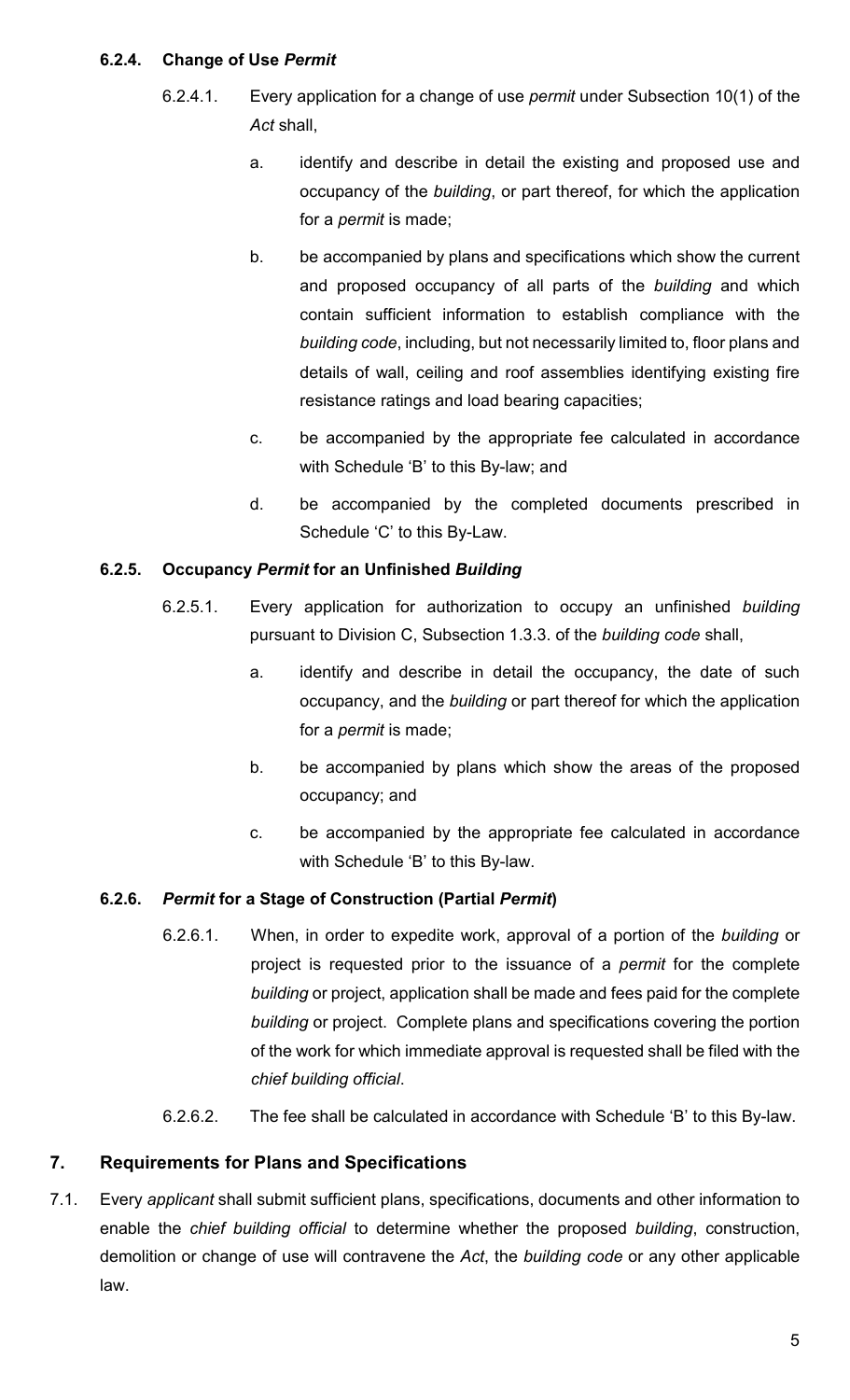- 7.2. The *chief building official* shall determine the plans, specifications, documents and other information required to be submitted with an application in order to deem it complete according to Division C, Section 1.3. of the *building code* having regard for,
	- 7.2.1. the scope of the proposed work;
	- 7.2.2. the requirements of the *building code*, the *Act* and other applicable law; and
	- 7.2.3. the requirements of this Section 7 and Schedule 'C' to this By-law.
- 7.3. Plans, specifications, documents and other information shall be submitted in a permanent medium upon paper or other suitable and durable material and shall contain text that is legible and drawings that are legible, complete, fully dimensioned and to scale.
- 7.4. Site plans submitted by an *applicant* shall,
	- 7.4.1 be certified by the Planning Services Branch of the City of Oshawa as being in conformity with By-laws passed under Section 34 and 41 of the Planning Act R.S.O. 1990, c. P.13; and
	- 7.4.2. be referenced to a current plan of survey prepared and certified by an Ontario Land Surveyor, and a copy of the survey shall accompany the site plan submission, except where the *chief building official* waives the requirement to do so.
- 7.5. On the completion of the foundation for a detached, semi-detached, triplex, fourplex or townhouse dwelling, the *chief building official* may require submission of a survey prepared by an Ontario Land Surveyor indicating the location of the *building* to all property lines and elevations of the bottom and top of the foundation wall, including the garage cut, prior to a framing inspection being undertaken.
- 7.6. On the completion of the construction of a *building*, or part of a *building*, the *chief building official* may require submission of a set of plans of the *building* or part of a *building*, as constructed, together with a plan of survey prepared and certified by an Ontario Land Surveyor showing the location of the *building*.

#### **8. Authorization of Alternative Solutions and Equivalents**

- 8.1. Where an *alternative solution* for an *equivalent* material, system or *building* design is proposed in either an application for a *permit*, or in a material change to a plan, specification, document or other information on the basis of which a *permit* is issued, the *applicant* shall submit,
	- 8.1.1. completed "*Alternative Solution* Application Form";
	- 8.1.2. description of the proposed location(s) where the *alternative solution* is proposed to be installed;
	- 8.1.3. description of the proposed material, system or *building* design for which authorization is sought;
	- 8.1.4. description of all applicable provisions of the *building code* in contravention;
	- 8.1.5. supporting documentation demonstrating that the proposed material, system or *building* design will provide the level of performance required by the *building code*; and
	- 8.1.6 payment of the required fee as set out in Schedule 'B' to this By-law.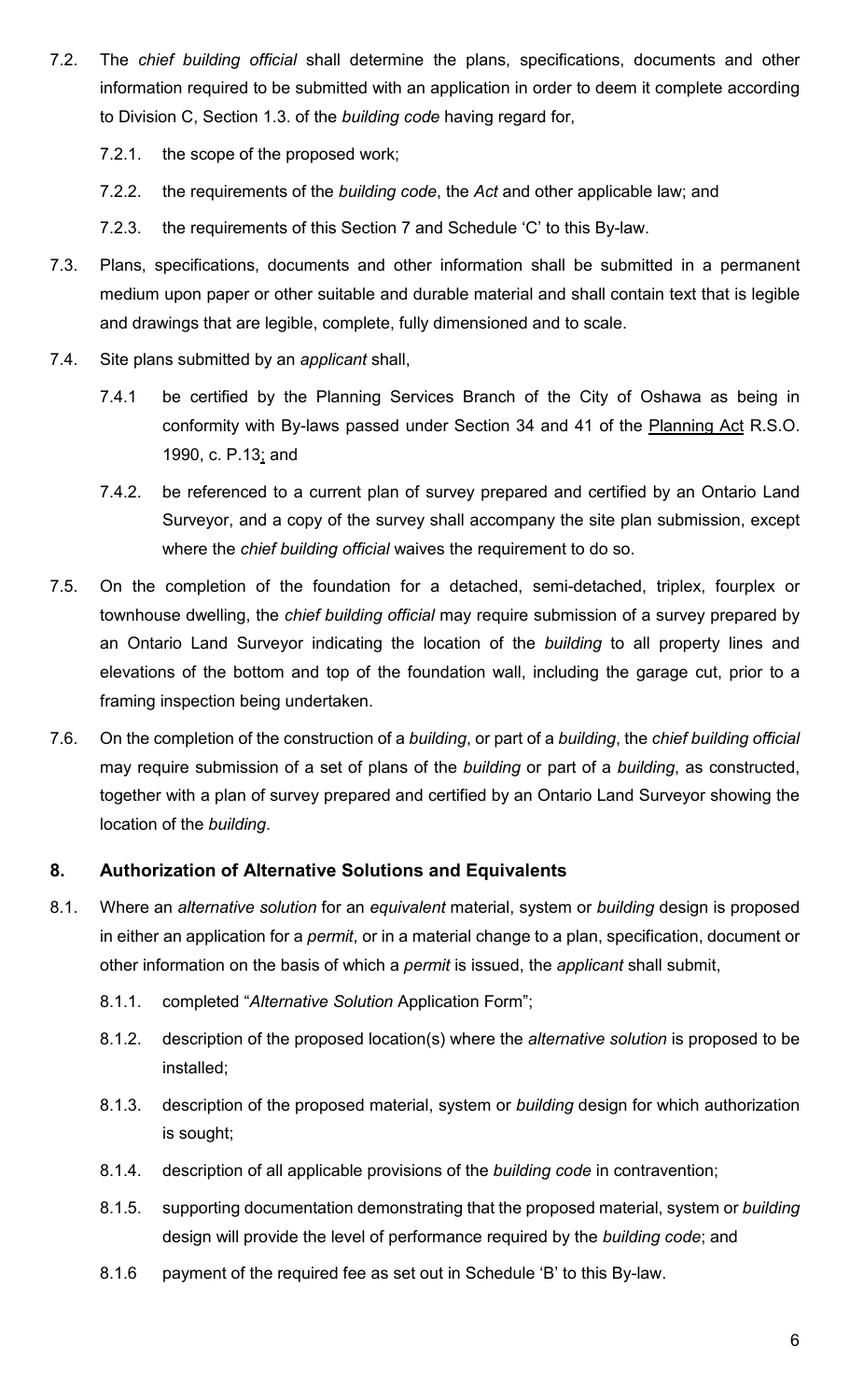- 8.2 The *chief building official* or *registered code agency* may accept or reject any proposed *alternative solutions* and/or may impose conditions or limitations on their use.
- 8.3 *Alternative solutions* which are accepted under this Section 8 shall be applicable only to the location as described in the application, and are not transferable to any other *building permit*.

#### **9. Incomplete** *Permit* **Applications**

- 9.1. An application shall be deemed not to be complete according to the *building code* where any of the applicable requirements of Section 6 to this By-law have not been complied with.
- 9.2. Except as provided in Subsection 9.3. of this By-law, an application deemed to be incomplete shall not be accepted by the *chief building official*.
- 9.3. The *chief building official* may accept an incomplete application where the *applicant* acknowledges, in writing, that the application is incomplete and waives the time period prescribed in the *building code* within which a *permit* must be issued or refused.
- 9.4. Where an *applicant* declares that an application is complete in all respects and complies with the *Act*, the *building code*, this By-law and applicable law, the *chief building official* shall issue or refuse to issue a *permit* within the time period prescribed in the *building code*.
- 9.5. Where an *applicant* declares that an application is complete in all respects, but the application is determined by the *chief building official* to be incomplete or does not comply with the *Act*, the *building code*, this By-law or applicable law, an additional fee as prescribed in Schedule 'B' shall be applied to the re-examination of documents required to be submitted by the *applicant*.

#### **10. Abandoned/ Cancelled** *Permit* **Applications**

- 10.1. An application for a *permit* may be deemed to have been abandoned where,
	- 10.1.1. the application is incomplete according to Section 9 of this By-law and remains incomplete six months after it was submitted;
	- 10.1.2. six months have elapsed after the *applicant* was notified that the proposed *building*, construction, demolition or change of use will not comply with the *Act* or the *building code* or will contravene any other applicable law; or
	- 10.1.3. the application is substantially complete, and six months have elapsed from the date upon which the *applicant* was first notified that a *permit* was available to be issued.
- 10.2. Where an application is deemed abandoned, all submitted plans, specifications and documents shall be disposed of, or upon written request from the *applicant*, returned to the *applicant*.
- 10.3. Where a *permit holder* wishes to re-activate a dormant *building permit* file, the *permit holder* shall pay the fee set out in Schedule 'B' to this By-law.

#### **11. Revision to** *Permits*

11.1. Should a *permit holder* wish to make any material change to any plan, specification, document or other information on the basis of which the *permit* was issued, the *permit holder* shall file an application for a revision to the *permit* which describes the material changes, and shall pay the fee set out in Schedule 'B' to this By-law.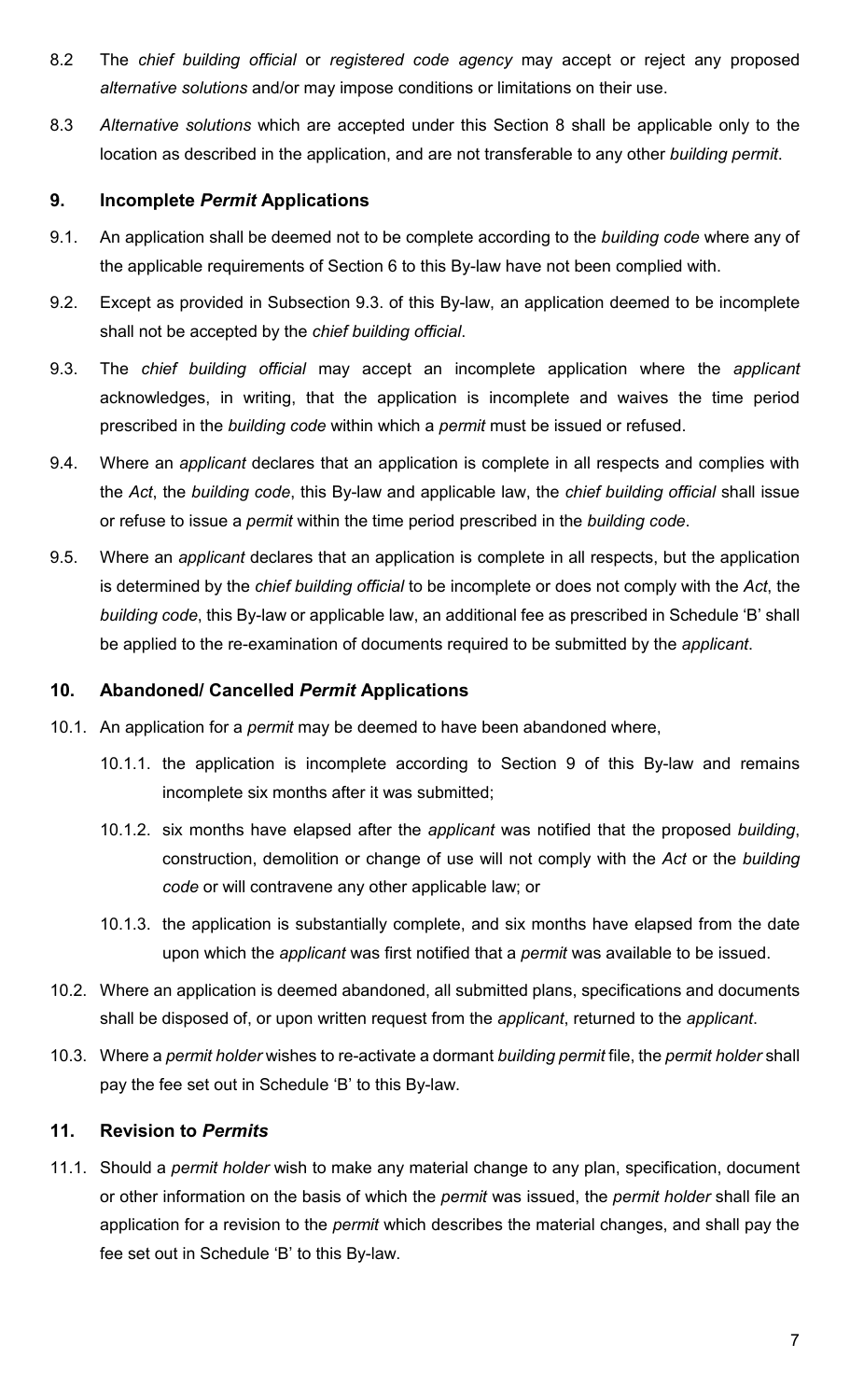#### **12. Transfer of** *Permits*

- 12.1. If the *owner* of the land changes after a *permit* has been issued, the *permit* may be transferred to the new *owner* (the "transferee") of the lands where an application is filed with the *City*, in writing, in accordance with this Section to this By-law.
- 12.2. Every application for the transfer of *permit* shall,
	- 12.2.1. include a written statement from the current *permit holder* authorizing the transfer of the *permit* to the transferee;
	- 12.2.2. include proof of ownership of the lands by the transferee satisfactory to the *chief building official*;
	- 12.2.3. confirm that the work to be done and the existing and proposed use and occupancy of the *building* or part thereof, for which the application for the transfer of the *permit* is made, is the same as that identified and described on the application of the *permit*;
	- 12.2.4. state the name, address, email address, telephone number and facsimile number of the transferee;
	- 12.2.5. state the name, address, email address, telephone number and facsimile number of the proposed *architect* and/or *professional engineer* or other designer, and their *building code* qualifications, where they are different from those identified in the application for the *permit* and a written confirmation from the *architect* and/or *professional engineer* or designer, that they have been retained to undertake general review of the construction or demolition where required under the *building code*;
	- 12.2.6. include, where the proposed transferee is a builder as defined in the Ontario New Home Warranties Plan Act*,* the proposed transferee's registration number under that Act;
	- 12.2.7. be accompanied by the appropriate fee in accordance with Schedule 'B' to this By-law; and
	- 12.2.8. be signed by the proposed transferee who shall certify as to the truth of the contents of the application.
- 12.3. Upon the issuance of transfer of a *permit* to the transferee, the transferee shall be deemed to be the *permit holder* and the original *permit holder* shall have no further rights or obligations under the *permit* save and except for any obligations set out in any agreements entered into for the purposes of Clause 8(3)(c) of the *Act*.

#### **13. Revocation of** *Permits*

- 13.1. Prior to revoking a *permit*, the *chief building official* shall give written notice of an intention to revoke the *permit* to the *permit holder* at the *permit holder's* address shown on the application or to such other address as the *permit holder* may provide to the *chief building official* for that purpose.
- 13.2. Following issuance of the notice described in Subsection 13.1. of this By-law, the *permit* may be revoked immediately or after a period prescribed by the *chief building official,* and all submitted plans, specifications, documents and other information may be disposed of or, upon written request from the *permit holder*, returned to the *permit holder*.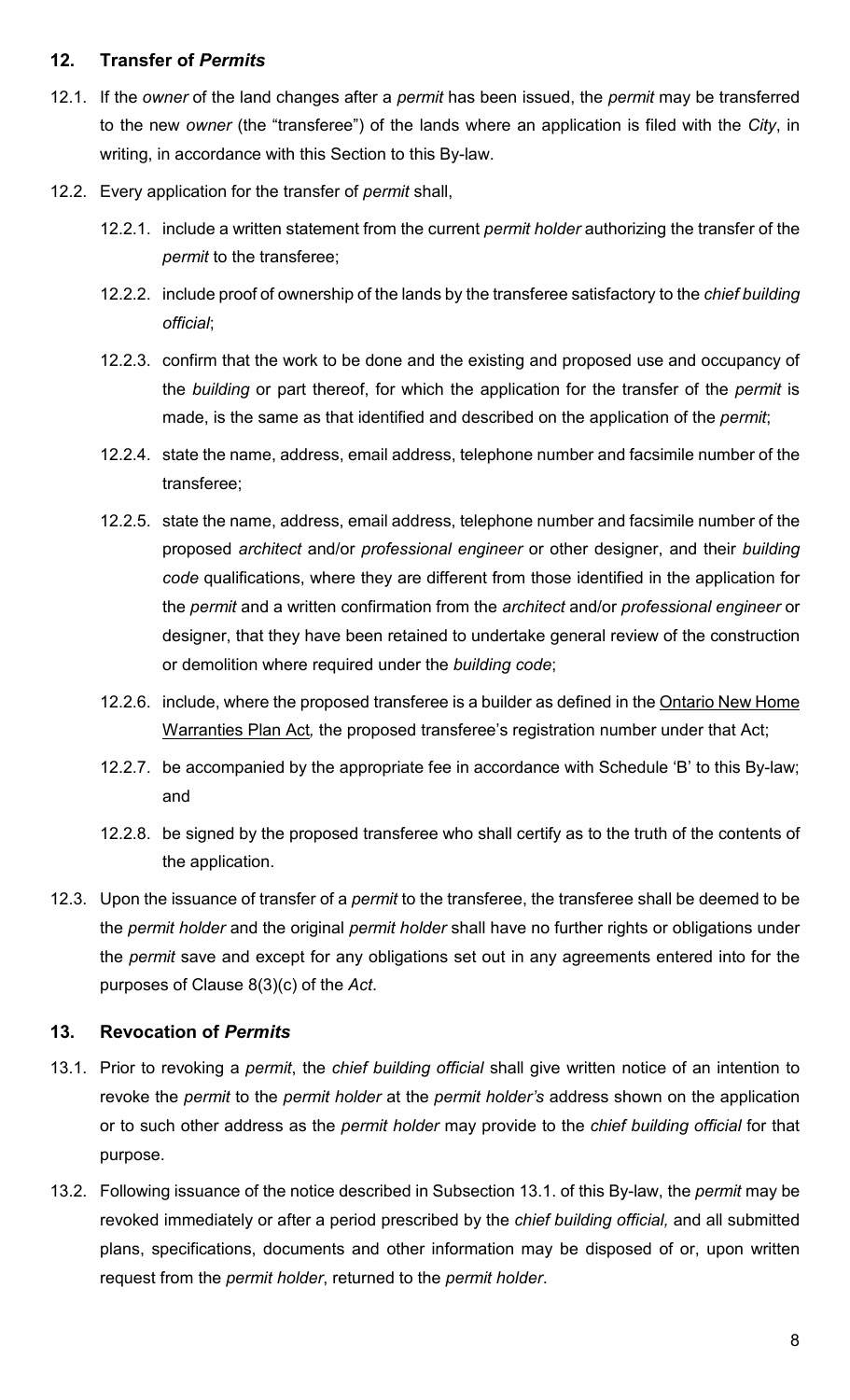13.3. Notice under Subsection 13.1. to this By-law shall be given either personally or by registered mail, and where notice is by registered mail, it shall be deemed to have been given on the fifth day after the day of mailing to the address as specified in Subsection 13.1, whether actually received or not.

#### **14. Fees and Refund of Fees**

#### **14.1. Fees In General**

- 14.1.1. A fee is to be paid as part of a *permit* application, calculated in accordance with Schedule 'B' to this By-law and the fee shall be due and payable, in full, upon the submission of the application for a *permit*.
- 14.1.2. The minimum fee payable on any application shall be as indicated in Item 1, Part "A" in Schedule 'B'.
- 14.1.3. Where the amount of a fee to be paid, as part of a *permit* application, is to be based upon the type *of building permit*, floor area and/or value of the proposed construction, the *chief building official*, or a person designated by the *chief building official*, shall determine the amount of the fee and that determination shall be final.
- 14.1.4. Where an application for a *permit* is subject to additional user fees prescribed by the *City*, the fees so prescribed shall be paid in addition to the fees set out in Schedule 'B' to this By-law.
- 14.1.5. Fees shall be increased by three percent each year effective on the first day of January of each year. Flat rate fees shall be rounded to the nearest dollar amount. Increments of half dollar and greater shall be rounded up. All other fees shall be rounded to the nearest cent.

#### **14.2. Re-examination Fee and** *Alternative Solution* **Fee**

- 14.2.1. Where an *applicant* revises a proposed *building* design after examination of a previous submission has already been undertaken, a re-examination fee may apply as set out in Schedule 'B' to this By-law.
- 14.2.2. Where an *applicant* submits an *alternative solution* to a material, system or design, an examination fee shall apply as set out in Schedule 'B' to this By-law.

#### **14.3. Additional Inspection Fee**

- 14.3.1. An additional inspection fee as set out in Schedule 'B' to this By-law shall apply and shall be paid prior to each inspection being undertaken on any *building*, where,
	- a. any of the prescribed notice requirements under the *building code* or the additional notices required under this By-law have not been complied with by a *permit holder*;
	- b. more than two inspections are required due to construction being incomplete or not in compliance with the *building code*;
	- c. a *building* is occupied prior to the notice under Section 11 of the *Act* was given to the *chief building official*;
	- d. an inspection is requested to confirm that outstanding items have been completed or corrected in respect of a *deficient permit*; or
	- e. an inspection of the backflow device on a fire main is requested.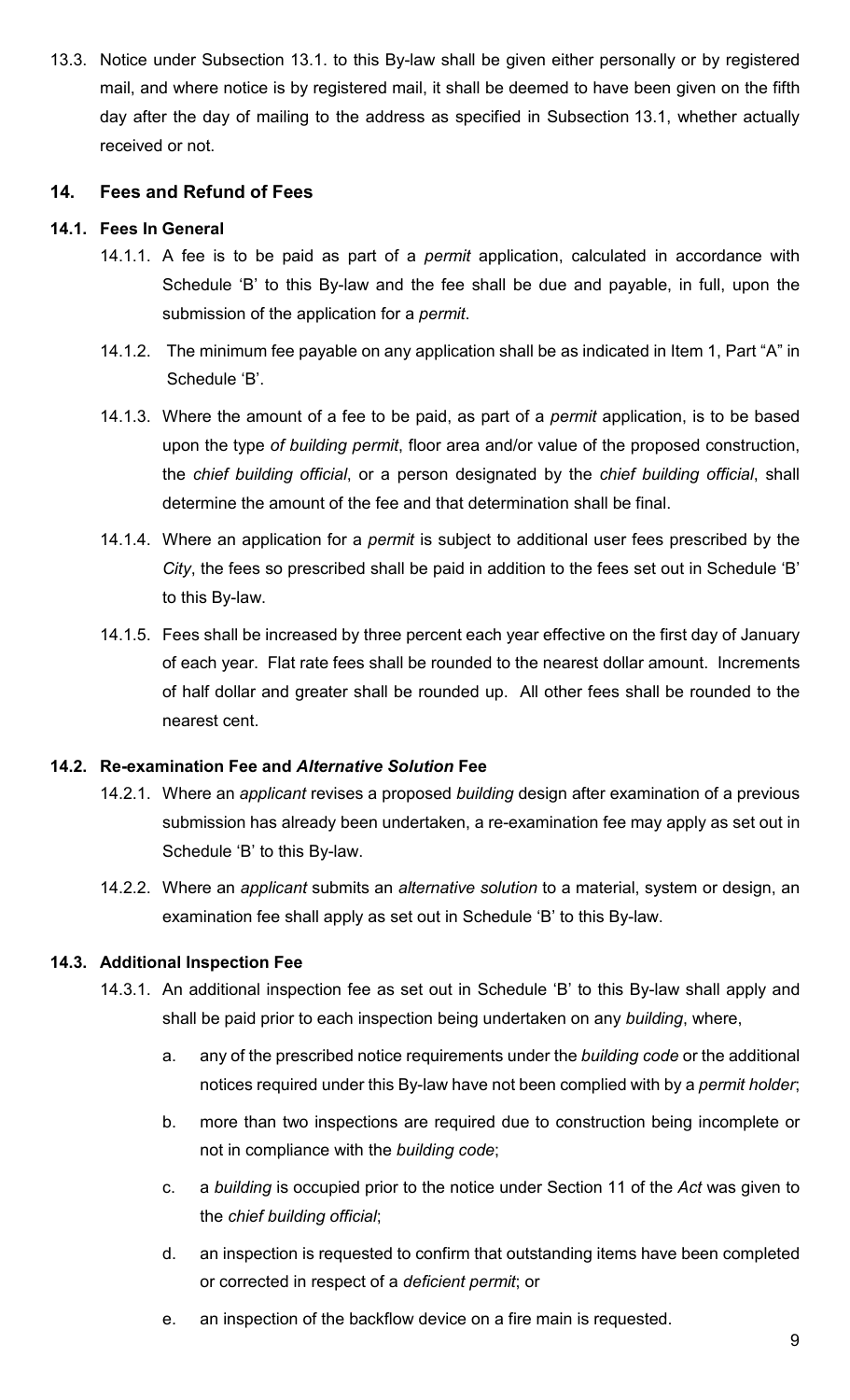#### **14.4. Overtime Fee**

14.4.1. Where a request is made in writing for work outside of regular business hours, the overtime fee shall be calculated and paid in accordance with Schedule 'B' to this Bylaw.

#### **14.5.** *Permit* **Surcharge**

14.5.1. A *permit* surcharge, in addition to the regular calculated fee, shall be charged in accordance with Schedule 'B' to this By-law, where construction has commenced without a *permit* and an Order is issued.

#### **14.6. Occupancy or** *Building Code* **Compliance Letter**

14.6.1. Where an *applicant* or *owner* requests a letter for occupancy, conditional occupancy or Building Code Compliance, a fee shall apply as set out in Schedule 'B' to this By-law.

#### **14.7. Fee Refunds**

- 14.7.1. If requested, in writing, by an *applicant* or a *permit holder*, where,
	- a. an *applicant* withdraws, in writing, an application for a *permit*;
	- b. an application is deemed to have been abandoned in accordance with Section 10 of this By-law;
	- c. the *chief building official* refuses to issue a *permit* for which an application has been made; or
	- d. the *chief building official* revokes a *permit* after it has been issued;
- 14.7.2. The *chief building official* shall calculate the portion of any fee paid that may be refunded and authorize the payment thereof.
- 14.7.3. Eighty-five per cent (85%) of the *permit* fee paid in accordance with Schedule 'B' to this By-law shall be refunded if only application administrative functions have been performed.
- 14.7.4. Fifty per cent (50%) of the *permit* fee paid in accordance with Schedule 'B' to this Bylaw shall be refunded if,
	- a. the functions described in Subsection 14.7.2. of this By-law, and all or part of plan review functions have been performed; and
	- b. the *permit* has not been issued.
- 14.7.5. Twenty-five per cent (25%) of the fee paid in accordance with Schedule 'B' shall be refunded if the *permit* has been issued.
- 14.7.6. Notwithstanding the foregoing, no refund of any portion of the *permit* fee paid in accordance with Schedule 'B' shall be made if any construction or demolition has commenced.
- 14.7.7. No refund shall be payable where the amount calculated in accordance with this Section is the minimum fee or less or the flat fee is charged.
- 14.7.8. No refund shall be payable in the case of abandonment of an application or the revocation of a *permit*.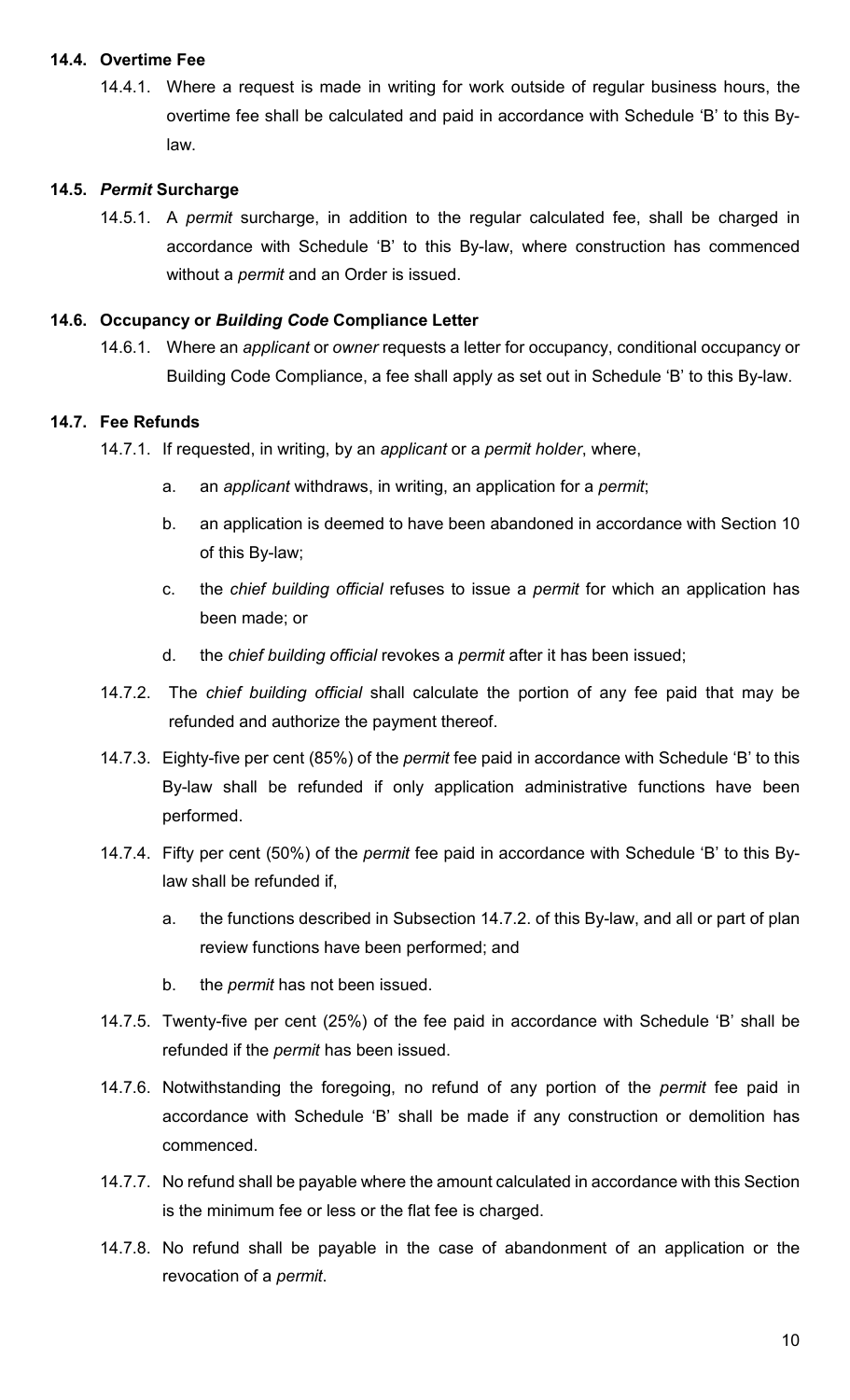14.7.9. The refund shall be returned to the *owner* or the payee named on the *permit* application, unless the *owner* advises the c*hief building official*, in writing and prior to the release of the refund, of a change in name, in which case the refund shall be returned to the person then authorized to receive it.

#### **15. Registered Code Agency Agreements**

15.1. Pursuant to Subsection 4.1(3) of the *Act* and Division 3, Section 3.7. of the *building code*, the *chief building official* is authorized to enter into service agreements with *registered code agencies* and appoint them to perform one or more of the specified functions described in Section 15.15 of the *Act*.

#### **16. Spatial Separation Agreements**

16.1. The *chief building official* is authorized to enter into spatial separation agreements, as set out in Division B, Sentences 9.10.15.2.(4) and (5) and Sentences 3.2.3.1.(8) and (9) of the *building code,* on behalf of the municipality and the *owner*s of the properties on which the limiting distance is measured.

#### **17. Fences at Construction and Demolition Sites**

- 17.1. Where, in the opinion of the *chief building official* or *inspector*, a construction or demolition site presents a hazard to the public, the *chief building official* or *inspector* may require the *owner* to erect such fences as the *chief building official* or *inspector* deems appropriate to the circumstances.
- 17.2. In considering the hazard presented by the construction or demolition site, the necessity for fences and the height and characteristics of such fences, the *chief building official* or *inspector* shall have regard for,
	- 17.2.1. the proximity of the *building* site to other *buildings* that are occupied;
	- 17.2.2. the proximity of the construction or demolition site to lands accessible to the public;
	- 17.2.3. the hazards presented by the construction or demolition activities and materials;
	- 17.2.4. the feasibility and effectiveness of site fences; and
	- 17.2.5. the duration of the hazard.
- 17.3. Every fence required by this Section shall,
	- 17.3.1. be erected so as to fully enclose all areas of the site which present a hazard;
	- 17.3.2. create a continuous barrier and be sufficient to deter unauthorized entry;
	- 17.3.3. have a height not less than 1.2 metres above grade at any point, unless the *chief building official* or *inspector* determines that a greater minimum height is necessary;
	- 17.3.4. if constructed of plastic mesh, snow fencing or other similar materials, be securely fastened at 200mm o.c. to vertical posts not more than 1.8 metres apart, and to horizontal members or a minimum 11 gauge cable at the top and bottom; and
	- 17.3.5. be maintained in a vertical plane and in good repair.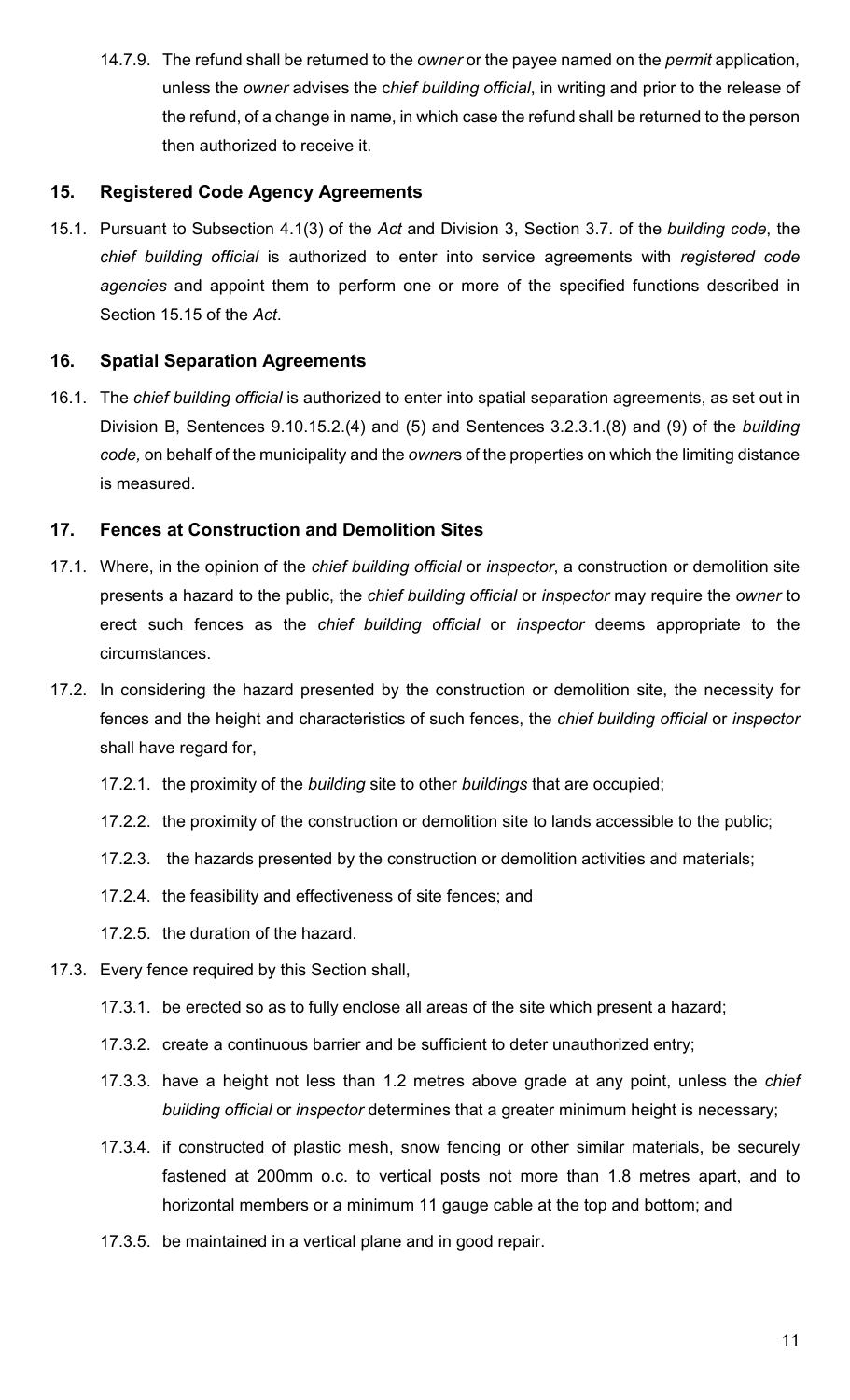#### **18. Mandatory Inspection Notices**

- 18.1. The *permit holder* shall also give notice to the *chief building official* or *registered code agency* of the following stages of construction in addition to the mandatory notices prescribed by the *building code*:
	- 18.1.1. commencement of construction of,
		- a. masonry fireplaces and masonry chimneys;
		- b. factory-built fireplaces and allied chimneys;
		- c. stoves, ranges, space heaters and add-on furnaces using solid fuels and allied chimneys;
	- 18.1.2. substantial completion of interior finishes;
	- 18.1.3. substantial completion of heating, ventilating, air-conditioning and air-contaminant extraction equipment.
	- 18.1.4. substantial completion of the pool deck and dressing rooms for a *public pool* or *public spa* and readiness for inspection of the emergency stop system for a *public pool* or *public spa*;
	- 18.1.5. completion of the *building* or part prior to occupancy or use pursuant to Section 11 of the *Act*; and/or
	- 18.1.6. completion of the building where a person has occupied or permitted the occupancy under the *building code* – Occupancy of Unfinished Building.
- 18.2. A notice required to be given by a *permit holder* to the *chief building official* or *registered code agency* pursuant to Division C Subsection 1.3.5. of the *building code* shall be given to the *chief building official* or *registered code agency* in accordance with Section 11. of the *Act*.
- 18.3. For the purpose of Subsection 18.2. of this By-law, the term "day" means any Monday, Tuesday, Wednesday, Thursday or Friday other than a *holiday*.
- 18.4. A notice given to the *chief building official* pursuant to Division C Subsection 1.3.5. of the *building code* may be given orally or in writing to either the *chief building official*, an *inspector* or *registered code agency* and if given to an *inspector* in accordance with this Section, shall be deemed to have been given to the *chief building official*.
- 18.5. A notice given to the *chief building official* or *registered code agency* pursuant to Division C Subsection 1.3.5. of the *building code* and this Section shall not be effective until actually received by the *chief building official*, *inspector* or *registered code agency* as the case may be.

#### **19. Offences and Penalties**

19.1. Any person who contravenes any portion of this By-law is guilty of an offence and upon conviction is liable to a fine as provided for in Section 36 of the *Act*.

#### **20. Severability**

20.1. Should any provision of this By-law be declared by a court of competent jurisdiction to be invalid it shall not affect the validity of this By-law as a whole or any other part thereof, other than the provision declared to be invalid.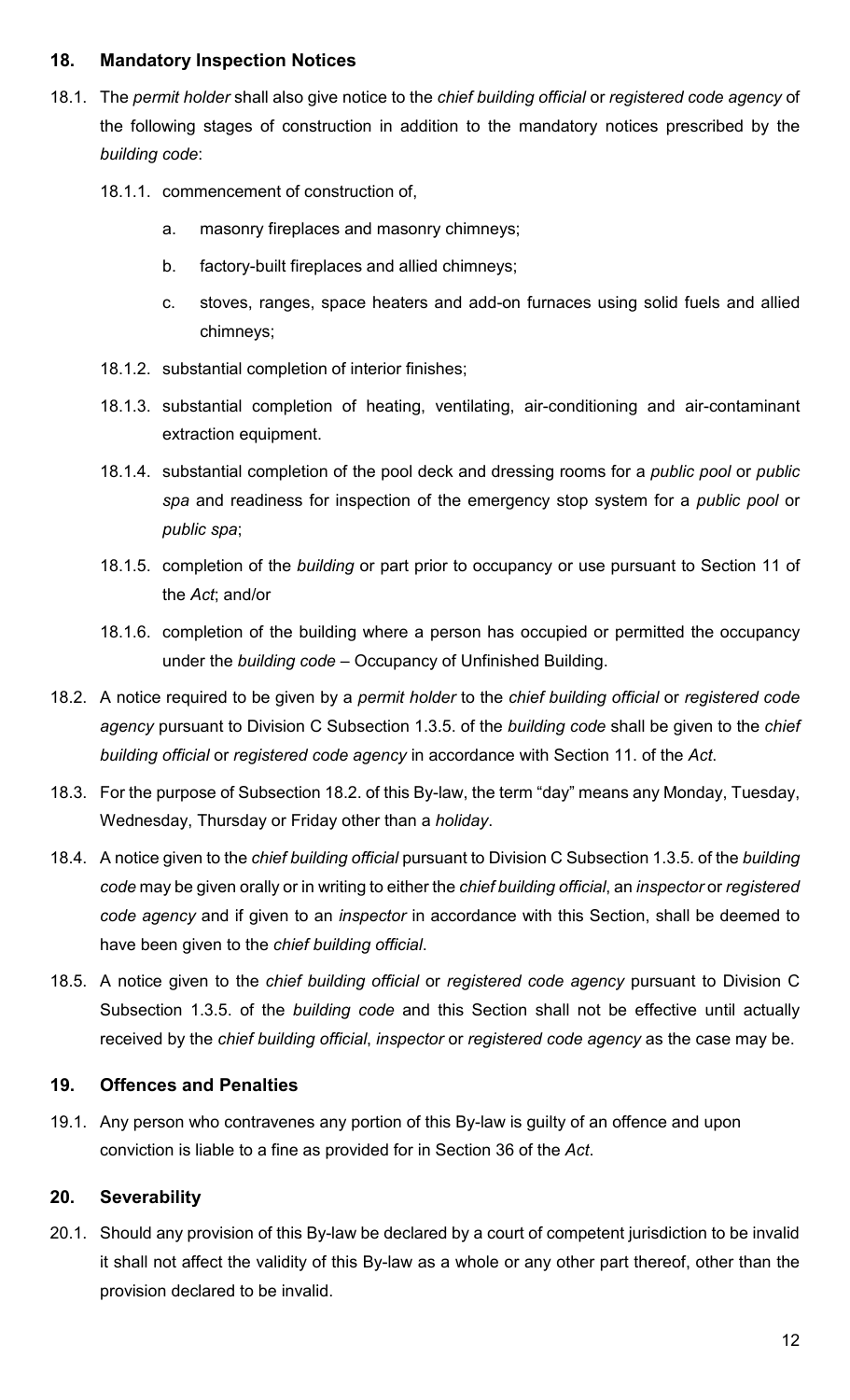## **21. Interpretation and Implementation**

- 21.1. Schedules 'A', 'B', 'C' and 'D' attached shall form part of this By-law.
- 21.2. Unless otherwise specified, references in this By-law to Sections, Subsections and Schedules are references to this By-law.
- 21.3. By-law 33-2009 is hereby amended by By-law 125-2018.

By-law passed this 19<sup>th</sup> day of May 2009.

*Original Signed By: Original Signed By:*

Mayor **Mayor** City Clerk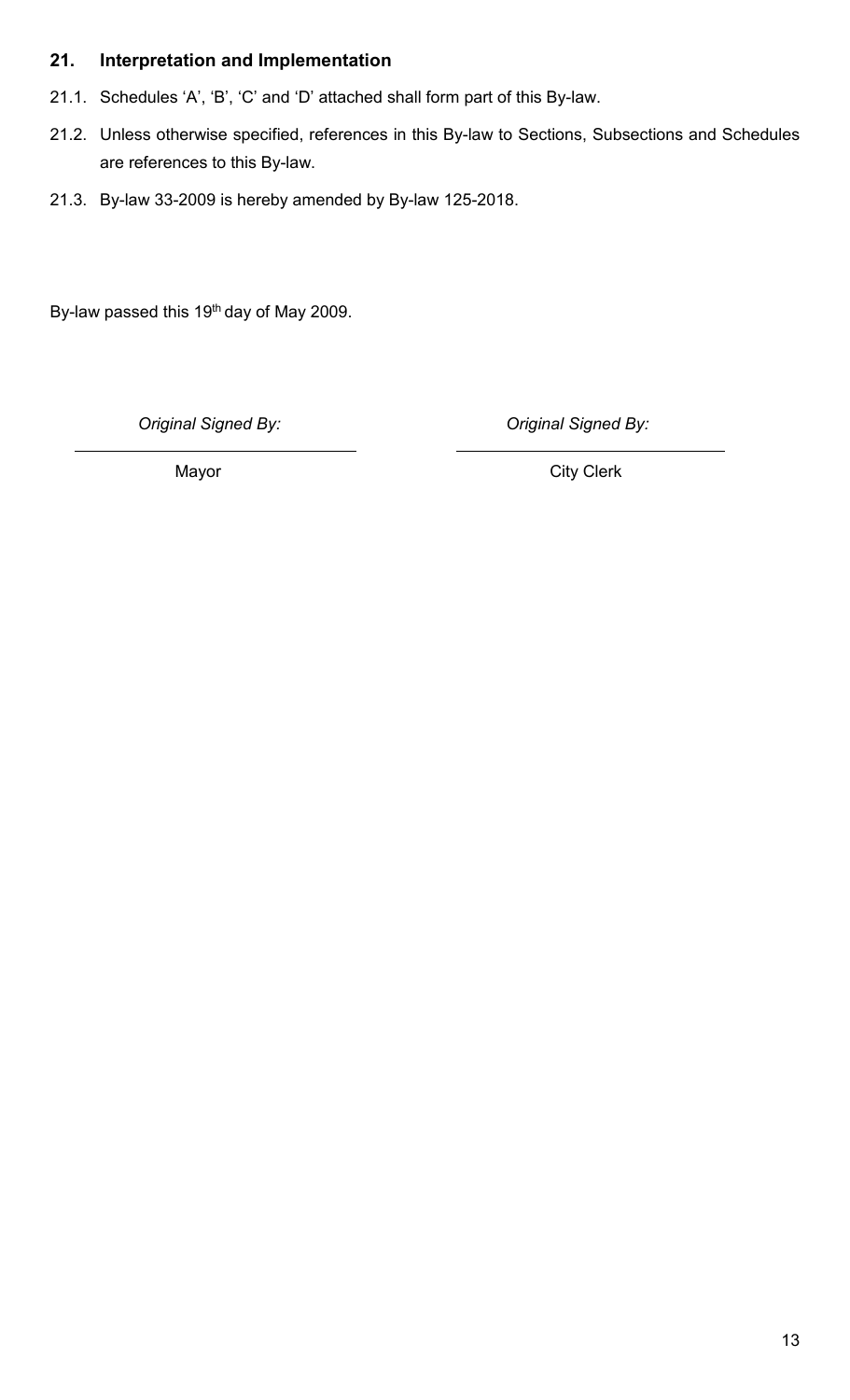#### **SCHEDULE 'A' TO BY-LAW 33-2009 (Amended by By-law 8-2016)**

#### **APPOINTMENTS**

Under the authority of the Building Code Act, S.O. 1992, Chapter 23, and the Legislation Act, 2006, S.O. 2006, Sched. F., Section 77.

#### **The following people, listed in Column 2 of Table A, below, are appointed by Council, under the authority of the Building Code Act, in the positions listed in Column 1.**

**Table A**

|             | Column 1                       | Column 2       | Column 3                                      | Column 4               |
|-------------|--------------------------------|----------------|-----------------------------------------------|------------------------|
| <b>Item</b> | <b>Provincial Appointment</b>  | <b>Name</b>    | <b>Municipal Title</b>                        | <b>Provincial BCIN</b> |
|             | <b>Chief Building Official</b> | Tyler Stoddard | <b>Chief Building Official</b>                | 31957                  |
|             | Deputy Chief Building Official | Shiu-Kwan Lo   | Manager of Building<br><b>Permit Services</b> | 19033                  |

#### **The following people, listed in Column 2 of Table B, are appointed as** *Inspectors* **by Council, under the authority of the Building Code Act, for the enforcement of the Building Code Act as described in Table D, Column A.**

**Table B**

#### **Column 1 Column 2 Column 3 Column 4 Item Provincial Appointment Name Municipal Title Provincial BCIN** 3. *Inspector* | Kevin Van Vaals | Senior Building Inspector | 13157 4. *Inspector* Normand Deschaines Senior Building Inspector 18696<br>18696 - Senior Building Inspector 20909 5. *Inspector* Robert Cook Senior Building Inspector<br>
6. *Inspector* Antonio Nobile Senior Building Inspector 6. *Inspector* Antonio Nobile Senior Building Inspector 44573<br>1. *Inspector* Tania Fylak Building Inspector 39618 7. *Inspector* Tania Fylak Building Inspector<br>
8. *Inspector* Volkert Van Beusekom Senior Plans Exan 8. *Inspector* Volkert Van Beusekom Senior Plans Examiner 20933<br>
9. *Inspector* David Lisozzi Senior Plans Examiner 39845 9. *Inspector* David Lisozzi Senior Plans Examiner 39845<br>
0. *Inspector* Catherine Morris Plans Examiner 38829 10. *Inspector* Catherine Morris Plans Examiner 38829 **Anthony Procaccini** 12. *Inspector* Brock Cross **Permit Intake Examiner** 117208 13. *Inspector* | Eledi Danglli | Buildings Engineer | 43512 14. *Inspector* Dan Qing Xu Mechanical Engineer 33282 **Inspector Craig Smith Plumbing Supervisor 35316**<br> **Inspector Gordon Ross Plumbing Inspector 43446** 16. *Inspector* Gordon Ross Plumbing Inspector 43446 17. *Inspector* Adam Dunn Plans Examiner

**The following people, listed in Column 2 of Table C, are appointed as** *Inspectors* **by Council, under the authority of the Building Code Act, for plans review and inspection as described in Table D, Column B.**

**Table C**

|      | Column 1                                | Column 2                | Column 3                             | Column 4                         |
|------|-----------------------------------------|-------------------------|--------------------------------------|----------------------------------|
| Item | <b>Provincial</b><br><b>Appointment</b> | Name                    | <b>Municipal Title</b>               | <b>Provincial</b><br><b>BCIN</b> |
| 17.  | Inspector                               | Fariborz Sadeghi        | <b>Fire Prevention Inspector</b>     | 20931                            |
| 18.  | Inspector                               | Andrew Banga            | <b>Chief Fire Prevention Officer</b> | 20910                            |
| 19.  | Inspector                               | <b>Catherine Beaver</b> | <b>Captain Fire Prevention</b>       | 37183                            |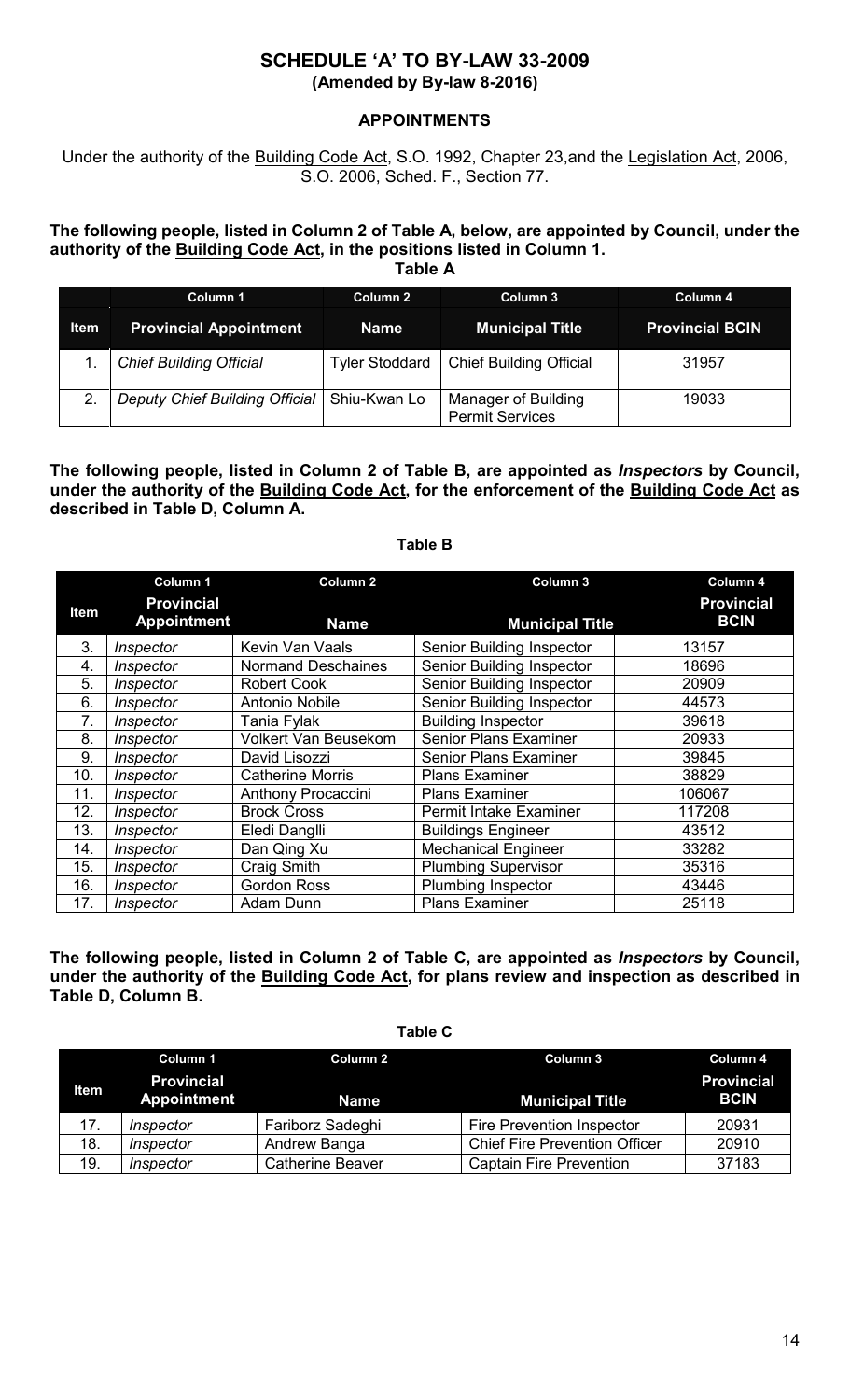#### **SCHEDULE 'A' TO BY-LAW 33-2009**

#### **Table D**

| <b>Column A</b>                                                                                                                                                                                                                                                             | <b>Column B</b>                                                                                                                                                                                                                                                                                                                                                                                                                     |
|-----------------------------------------------------------------------------------------------------------------------------------------------------------------------------------------------------------------------------------------------------------------------------|-------------------------------------------------------------------------------------------------------------------------------------------------------------------------------------------------------------------------------------------------------------------------------------------------------------------------------------------------------------------------------------------------------------------------------------|
| <i>Inspectors</i> listed in Schedule 'A', Table B<br>are appointed for the enforcement of the<br>Building Code Act in the roles and<br>jurisdictions identified in the categories of<br>qualification pursuant to Division C,<br>Section 3.1. of the Ontario Building Code. | <i>Inspectors</i> listed in Schedule 'A', Table C<br>are appointed for plans review and<br>inspection in the role and jurisdiction<br>identified in the category of qualification for<br>Fire Protection pursuant to Division C,<br>Section 3.1 of the Ontario Building Code,<br>specifically for:                                                                                                                                  |
|                                                                                                                                                                                                                                                                             | Fire alarm and detection systems,<br>Standpipe and hose systems,<br>Fire suppression systems (including<br>sprinkler systems),<br>Voice communication systems,<br>Fire fighter's elevators,<br>Emergency electrical power supply<br>(including related emergency and exit<br>lighting),<br>Access for fire fighters,<br>Fire access routes,<br>Fire hydrants,<br>Fire extinguishers<br>Exterior tanks, and<br>Hazardous substances. |

*Inspectors* listed in Schedule 'A', Table C, shall report deficiencies to the Chief Building Official or the Deputy Chief Building Official for determination of issuance of orders and compliance.

## **Schedule 'B' to By-law 33-2009 Part "A"**

## **Fees Payable for** *Permits (Effective January 1, 2022)*

#### **Floor Area Calculation**

#### **Floor area shall:**

- a) be calculated by measuring to the outer face of exterior walls and to the center of party walls or demising walls, except when calculating interior renovation work,
- b) where there are no exterior walls, be calculated by measuring to the perimeter of the building and/or structure,
- c) include all habitable areas, including mezzanines, finished attics and enclosed balconies,
- d) include a roof area with an occupancy,
- e) include interior partitioning, corridors, lobbies, washrooms, service rooms, etc.,
- f) include floor openings for stairs, escalators, elevators, shafts, ducts, etc.
- g) not include the area of the floor opening found above the lowest floor level in an interconnected floor space or atrium.
- h) not include the area of an unfinished basement of a *house*.
- i) be calculated by measuring the area affected or serviced by the heating, ventilation and airconditioning (HVAC) system, the sprinkler system and the fire alarm system.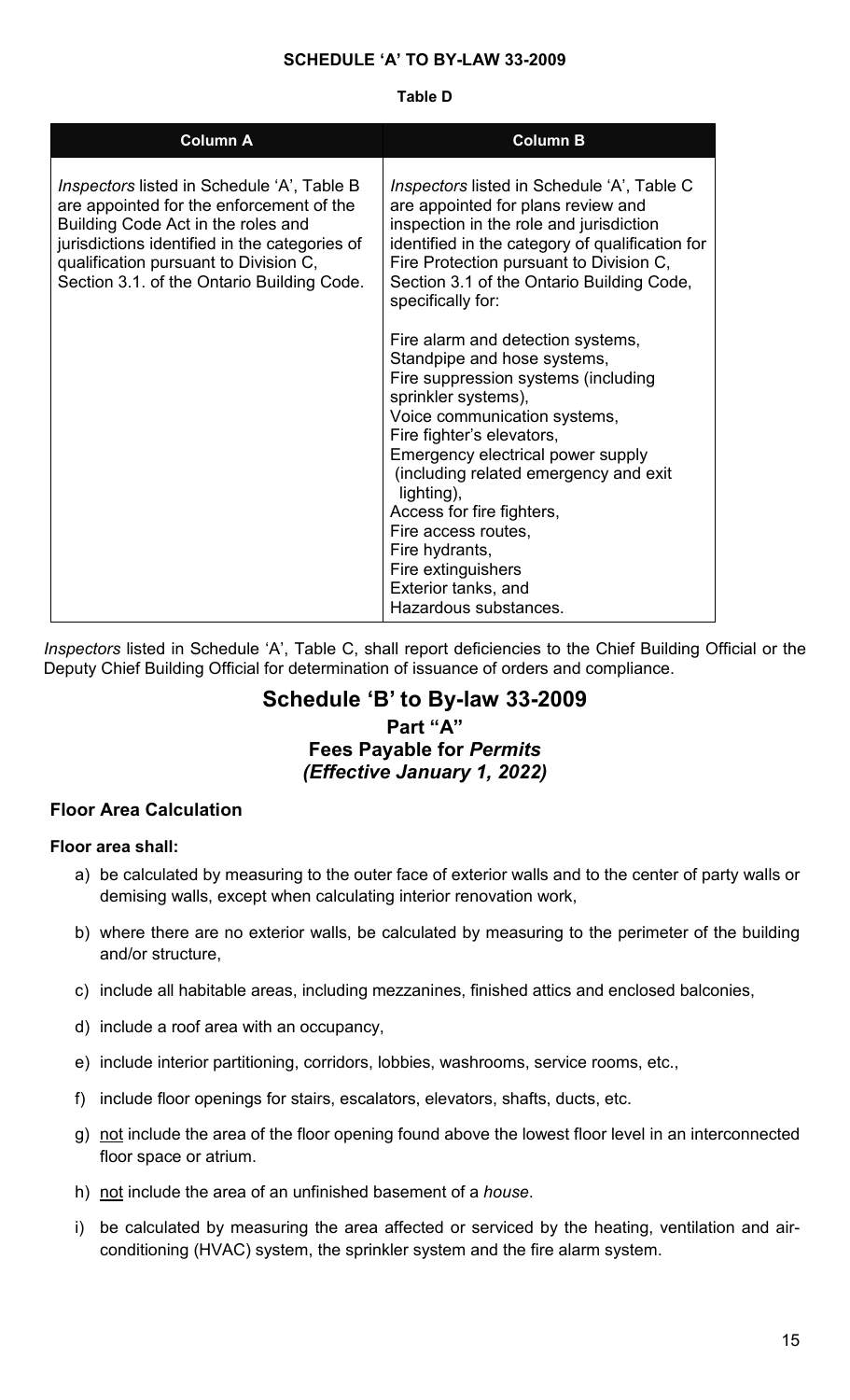## **Shell Building Definition**

A shell building is defined as consisting of the structural foundation and framing system and the exterior envelope and does not contain building services such as heating, ventilation and air-conditioning (HVAC) system, sprinkler system, plumbing facilities, etc.

#### **Interior Renovations / Alterations**

The floor area used for the calculation of *permit* fees for interior renovations / alterations shall be the greater of the actual area of the floor being renovated and/or altered or **50 sq. m.**

#### **Occupancy Classifications and Fees**

The occupancy classifications used in this by-law shall be based on the *building code* major occupancy classifications.

For floor areas with mixed occupancies, the fee shall be calculated based on each major occupancy within the *building*.

#### **Minimum Fee**

A minimum fee of \$150 shall be charged unless the fee is a larger amount as otherwise stated in this By-law.

#### **Model** *House* **Fee**

Where the floor area of a new model *house* is less than the original model *house* floor area, no fee refund is payable.

#### **Revised Floor Area**

Where the floor area of revised plans is less than the original floor area, no fee refund is payable.

#### *Permit* **Fees Not listed in Fee Table**

For *permit* types not listed, the *permit* fee shall be calculated on the basis of 1.09% of estimated construction value, or as determined by the *chief building official* or his/her designate.

#### **No Additional Fee**

No additional *permit* fee shall be charged for a fireplace and unfinished basement where they are proposed and constructed at the same time as the detached dwelling, semi-detached dwelling, duplex or townhouse they serve.

No additional *permit* fee shall be charged for plumbing and drains, sprinkler system, fire alarm system, electromagnetic locks or other mechanical system or equipment proposed and installed at the same time as the construction they serve.

No additional *permit* fee shall be charged for porches for new *houses* effective November 1, 2021.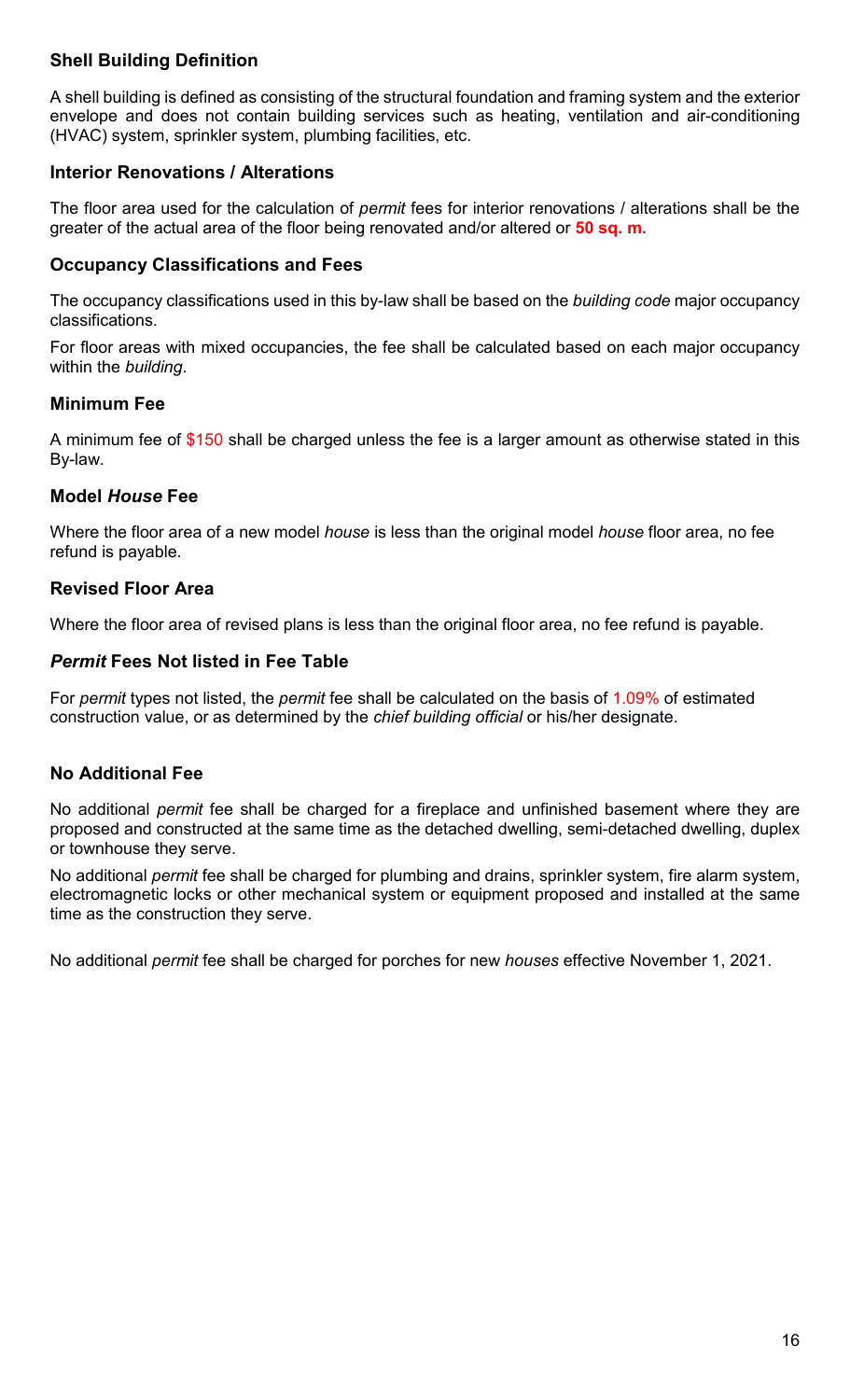## **Schedule 'B' to By-law 33-2009 Part "A" Fees Payable for** *Permits*

## **Classes of Permits and Permit Fees**

| Item  | <b>Class of Permit</b>                                                                                                    | By-law<br>Reference | Fee Payable                                                                                                                                                    |
|-------|---------------------------------------------------------------------------------------------------------------------------|---------------------|----------------------------------------------------------------------------------------------------------------------------------------------------------------|
| 1.    | <b>Building Permit</b>                                                                                                    | 6.2.1.<br>14.1.2.   | See Schedule 'B' Part "B"<br>The minimum fee payable on any<br>application shall be \$150 flat fee                                                             |
| 2.    | <b>Demolition Permit</b>                                                                                                  | 6.2.2.              | \$30.27 for each 100 square metres of<br>floor area or part thereof                                                                                            |
| 3. a) | <b>Conditional Building Permit</b><br>(Detached Dwelling, Semi-<br>Detached Dwelling, Duplex<br>(not including Townhouse) | 6.2.3.              | Applicable Permit Type and Fee<br>payable plus \$150 flat fee                                                                                                  |
| 3. b) | <b>Conditional Building Permit</b><br>(All other building permit<br>types)                                                | 6.2.3.              | Applicable Permit Type and Fee<br>payable plus \$756 flat fee                                                                                                  |
| 3. c) | <b>Conditional Building Permit</b><br>for Fire Code Retrofit not<br>compliant with Zoning By-law                          | 6.2.3.              | \$0                                                                                                                                                            |
| 4.    | <b>Change of Use Permit</b>                                                                                               | 6.2.4               | a) Where no construction is proposed<br>\$150 flat fee<br>b) Where construction is proposed -<br>fee based upon Permit Type found<br>in Schedule 'B', Part "B" |
| 5.    | Occupancy Permit for an<br><b>Unfinished Building</b>                                                                     | 6.2.5.              | \$756 flat fee                                                                                                                                                 |
| 6.    | Permit for Stage of<br>Construction (partial permit)                                                                      | 6.2.6.              | \$756 each stage of construction<br>requested                                                                                                                  |
| 7.    | <b>Fire Code Retrofit Permit</b>                                                                                          | 6.2.7.              | \$228 flat fee                                                                                                                                                 |

A minimum fee of \$150 shall be charged unless the fee is a larger amount.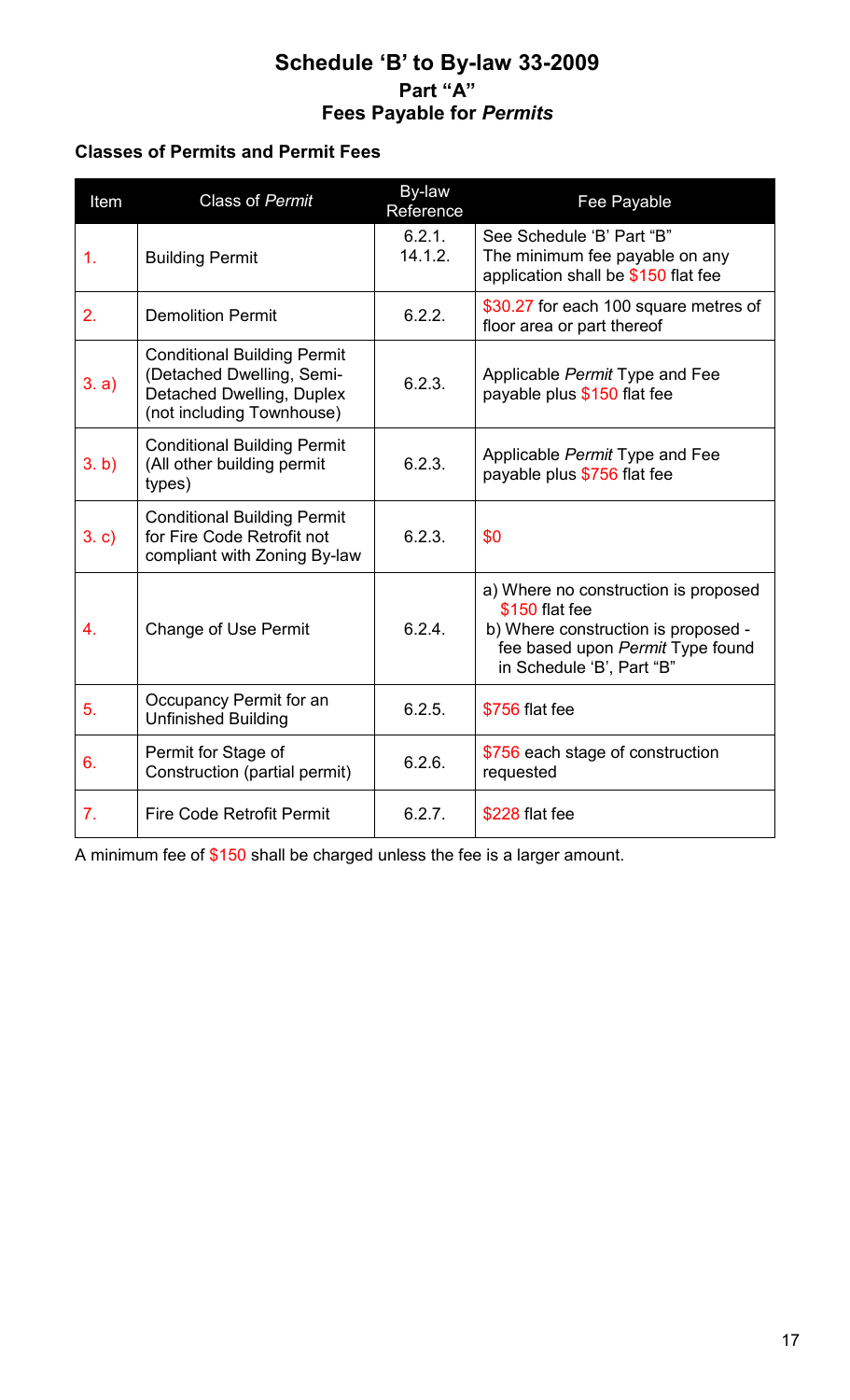## **Schedule 'B' to By-law 33-2009 Part "A" Fees Payable for** *Permits*

## **Classes of** *Permits* **and** *Permit* **Fees (continued)**

### **Other** *Permit* **Fees**

| Item | Fee Type                                                                   | By-law<br>Reference | Fee Payable                                                                                                                                                                                                                                                                                                                                                            |
|------|----------------------------------------------------------------------------|---------------------|------------------------------------------------------------------------------------------------------------------------------------------------------------------------------------------------------------------------------------------------------------------------------------------------------------------------------------------------------------------------|
| 8.   | <b>Alternative Solution</b><br><b>Examination Fee</b>                      | 14.2.2.             | \$150 / hour, in addition to applicable<br>type of <i>permit</i> fee (minimum 1 hour<br>for <i>house</i> or 4 hours for other<br>building)                                                                                                                                                                                                                             |
| 9.   | <b>Dormant Permit File</b><br><b>Reactivation fee</b>                      | 10.3.               | \$228 flat fee                                                                                                                                                                                                                                                                                                                                                         |
| 10.  | <b>Inspection Fee - Additional</b>                                         | 14.3.               | \$150 per inspection                                                                                                                                                                                                                                                                                                                                                   |
| 11.  | <b>Inspection of Backflow Device</b><br>on fire main                       | 14.3.               | \$150 each device                                                                                                                                                                                                                                                                                                                                                      |
| 12.  | <b>Limiting Distance Agreement</b>                                         | 16.                 | \$717 flat fee                                                                                                                                                                                                                                                                                                                                                         |
| 13.  | Overtime Fee for Building<br><b>Inspector or Plans Examiner</b>            | 14.4.               | \$151 per hour, minimum 4 hours                                                                                                                                                                                                                                                                                                                                        |
| 14.  | <b>Resubmission of Application</b><br>previously found to be<br>incomplete | 9.5.                | 25% of <i>permit</i> fee                                                                                                                                                                                                                                                                                                                                               |
| 15.  | Revision to application or<br>permit                                       | 11.<br>14.2.1.      | \$150 per hour<br>(minimum 1 hour for house or 4 hours<br>for other building)                                                                                                                                                                                                                                                                                          |
| 16.  | Transfer of permit                                                         | 12.                 | \$150 flat fee                                                                                                                                                                                                                                                                                                                                                         |
| 17.  | Occupancy or Building Code<br><b>Compliance Letter</b>                     | 14.6.               | \$150 flat fee                                                                                                                                                                                                                                                                                                                                                         |
| 18.  | <b>Permit Surcharge</b>                                                    | 14.5.               | Surcharge applies after an Order is<br>issued for building without a <i>permit</i><br>shall be the greater of:<br>a) Surcharge of 25% of permit fee<br>when construction has begun and<br>a permit application has been<br>received, and<br>b) Surcharge of 50% of permit fee<br>when construction has begun and<br>no <i>permit</i> application has been<br>received. |

A minimum fee of \$150 shall be charged unless the fee is a larger amount.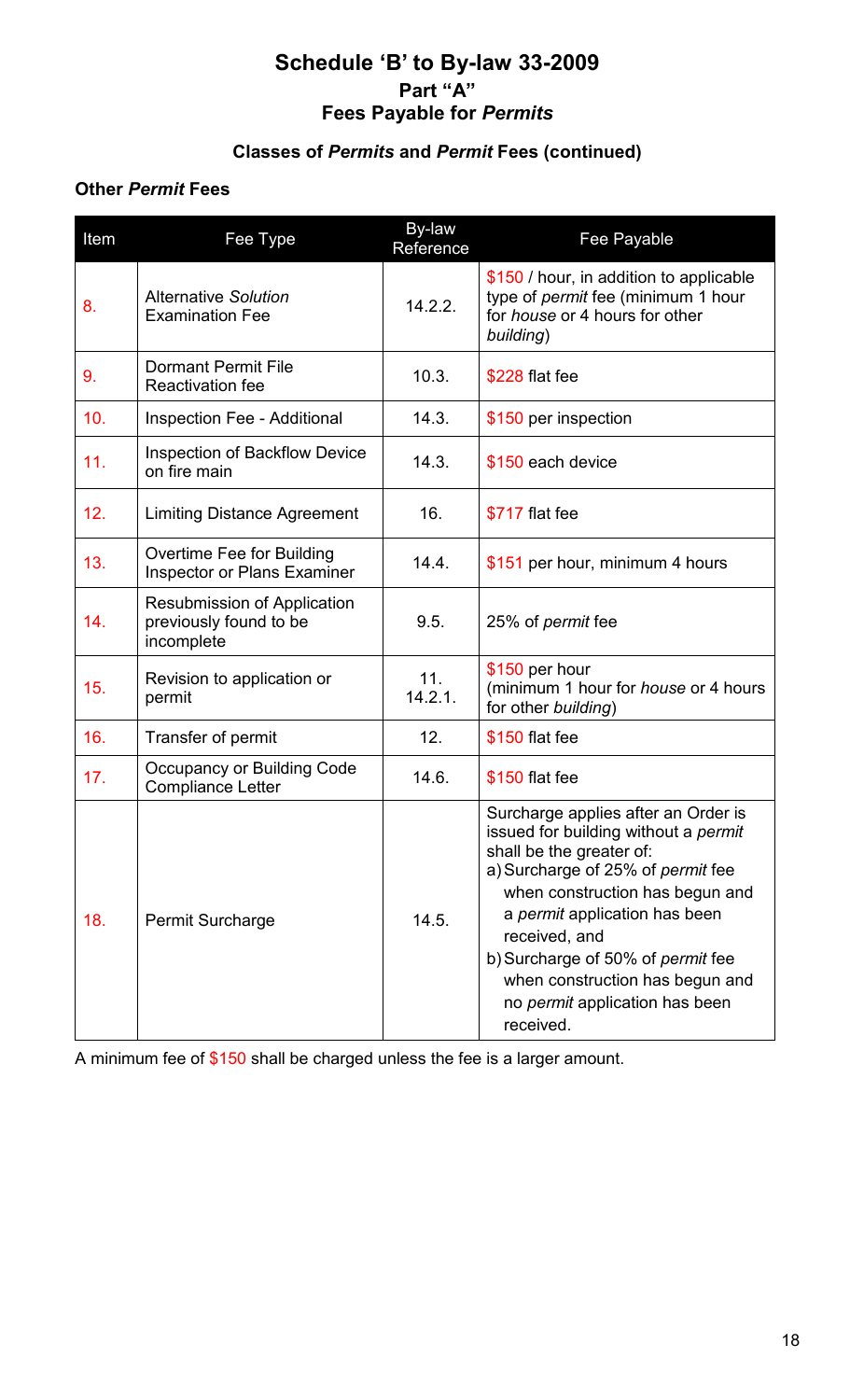## **Schedule 'B' to By-law 33-2009 Part "B"** *Permit* **Types and** *Permit* **Fees**

## **Major Occupancy Classification (New or Addition)**

#### **Group A Major Occupancy (Assembly)**

| Item | Type of Permit                                                                                                                                          | Fee $(\$)$       |
|------|---------------------------------------------------------------------------------------------------------------------------------------------------------|------------------|
| 19.  | All Types<br>(Including Recreation Facility, School, College, University,<br>Library, Place of Worship, Restaurant, Theatre, Pool, Arena,<br>Gymnasium) | \$24.98 / sq. m. |
| 20.  | <b>Public Pool</b>                                                                                                                                      | \$7.17 / sq. m.  |

#### **Group B Major Occupancy (Care or Detention)**

| Item   | Type of Permit                                                                                     | Fee $(\$)$       |
|--------|----------------------------------------------------------------------------------------------------|------------------|
| $-21.$ | All Types<br>  (Including Hospital, Nursing Home, Home for the Aged,<br><b>Detention Quarters)</b> | $$26.92$ /sq. m. |

#### **Group C Major Occupancy (Residential)**

| Item | Type of Permit | Fee $($ \$)                    |
|------|----------------|--------------------------------|
| 22.  | Apartment      | $\frac{1}{2}$ \$14.33 / sq. m. |
| 23.  | House          | $\frac{1}{2}$ \$14.66 / sq. m. |
| 24.  | Motel, Hotel   | \$21.85 / sq. m.               |

#### **Group D Major Occupancy (Business & Personal Service)**

| Item | Type of <i>Permit</i>                            | Fee(3)                         |
|------|--------------------------------------------------|--------------------------------|
| 25.  | Shell Building – Office, Bank, Medical Clinic    | $\frac{1}{2}$ \$14.83 / sq. m. |
| 26.  | Complete Building - Office, Bank, Medical Clinic | $\frac{1}{2}$ \$18.53 / sq. m. |

#### **Group E Major Occupancy (Mercantile)**

| Item | Type of Permit                                                                                           | Fee $(\$)$       |
|------|----------------------------------------------------------------------------------------------------------|------------------|
| 27.  | Shell Building - Retail Store, Department Store, Supermarket,<br><b>Convenience Store</b>                | \$13.47 / sq. m. |
| 28.  | Complete Building - Retail Store, Department Store,<br>Supermarket, Convenience Store, Gas Station Kiosk | \$16.96 / sq. m. |

#### **Group F Major Occupancy (Industrial)**

| Item | Type of Permit                                       | Fee $(\$)$       |
|------|------------------------------------------------------|------------------|
| 29.  | Industrial $-$ (11,600 sq. m. or less)               | \$14.23 / sq. m. |
| 30.  | Industrial – (more than $11,600$ sq. m.)             | \$7.11 / sq. m.  |
| 31.  | Car Wash, Repair Garage                              | \$12.95 / sq. m. |
| 32.  | Parking Garage, including roof area used for parking | \$6.73 / sq. m.  |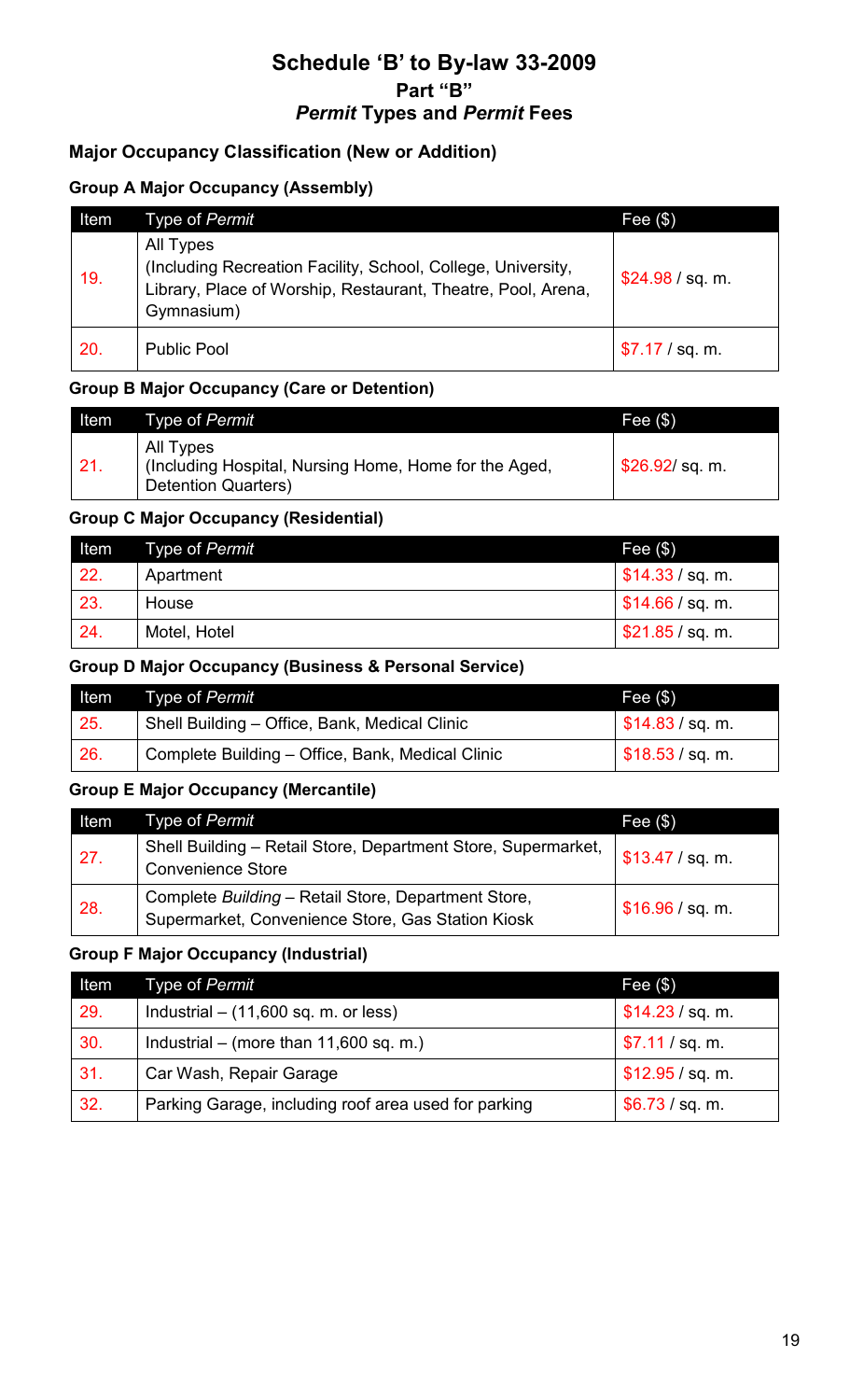## **Schedule 'B' to By-law 33-2009 Part "B"** *Permit* **Types and** *Permit* **Fees (continued)**

#### **Other Occupancies**

| Item | Type of Permit                                                                                                                                                                                                                            | Fee $(\$)$       |
|------|-------------------------------------------------------------------------------------------------------------------------------------------------------------------------------------------------------------------------------------------|------------------|
| 33.  | <b>Attached Garage (House)</b>                                                                                                                                                                                                            | \$4.43 / sq. m.  |
| 34.  | Farm Building                                                                                                                                                                                                                             | \$4.56 / sq. m.  |
| 35.  | Fire hall                                                                                                                                                                                                                                 | \$18.53 / sq. m. |
| 36.  | <b>Funeral Home</b>                                                                                                                                                                                                                       | \$18.53 / sq. m. |
| 37.  | Relocate Pre-occupied Portable Classroom                                                                                                                                                                                                  | \$299 flat fee   |
| 38.  | Seasonal Use open-air structure (e.g., garden centre), Air<br>Supported Structure / Temporary Sales Office                                                                                                                                | \$7.80 / sq. m.  |
| 39.  | Tent or Other Temporary Structure – excluding farm building<br>(more than 60 sq. m. in area)<br>Note: A temporary structure means a building or structure<br>intended to be erected and used for a period of not more than<br>12 months.  | \$264 flat fee   |
| 40.  | Tent or Other Temporary Structure – excluding farm building<br>(more than 225 sq. m. in area)<br>Note: A temporary structure means a building or structure<br>intended to be erected and used for a period of not more than<br>12 months. | \$529 flat fee   |

No additional *permit* fee shall be charged for plumbing and drains, sprinkler system, fire alarm system, electromagnetic locks or other mechanical system or equipment proposed and installed at the same time as the construction they serve.

A minimum fee of \$150 shall be charged unless the fee is a larger amount.

Site services are included in the fee noted in Schedule 'B' provided that it is servicing one building only and it is installed at the same time as the building it serves.

No additional *permit* fee shall be charged for porches for new *houses* effective November 1, 2021.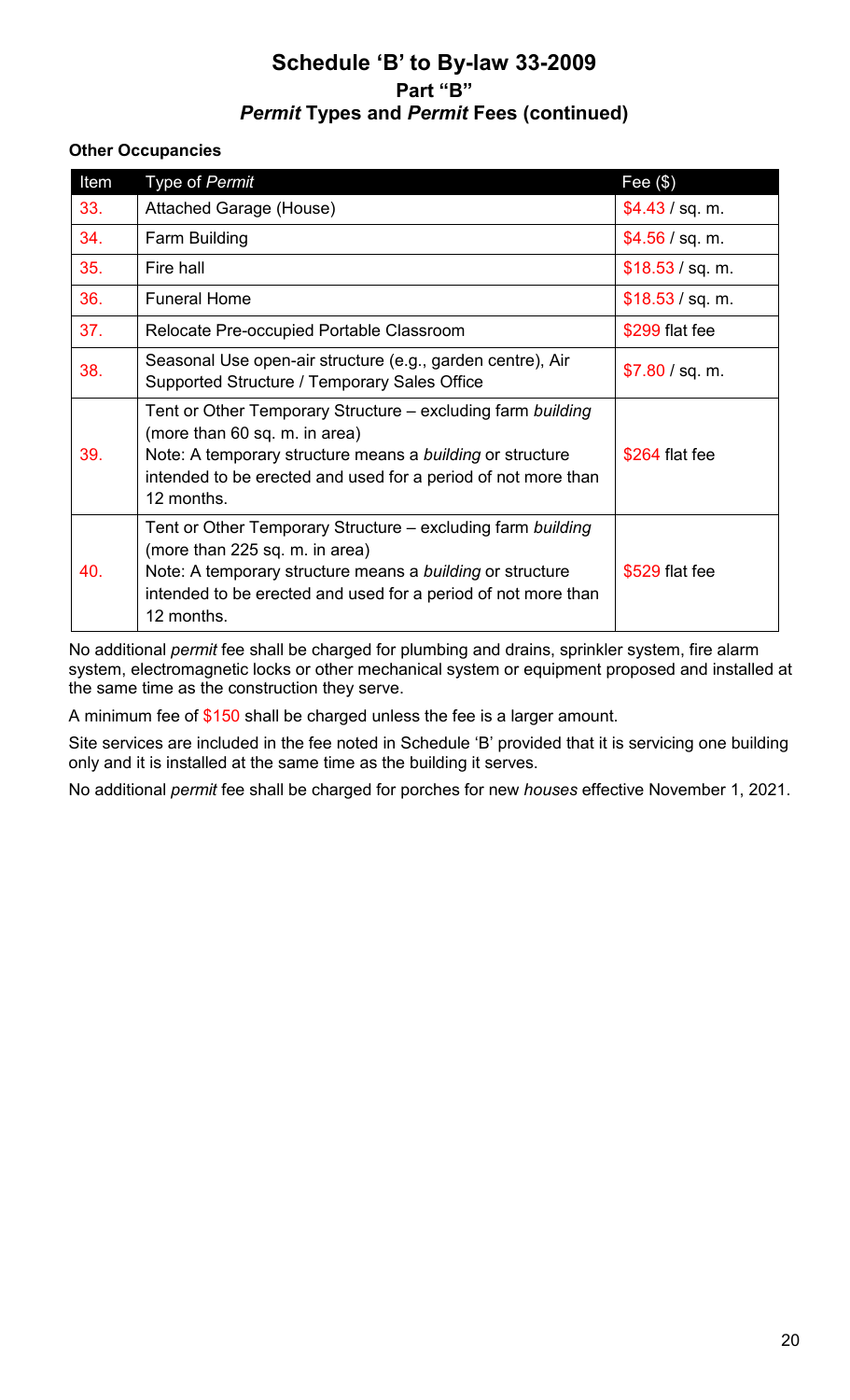## **Schedule 'B' to By-law 33-2009 Part "B"** *Permit* **Types and** *Permit* **Fees (continued)**

### **Interior Finishing and Alterations**

#### **Interior Finishing and Alteration to Group A Major Occupancy (Assembly)**

| <b>Altem</b> | Type of Permit                                                                                                                           | Fee $(\$)$                     |
|--------------|------------------------------------------------------------------------------------------------------------------------------------------|--------------------------------|
| $-41.$       | All Types<br>Recreation Facility, School, College, University, Library, Place<br>of Worship, Restaurant, Theatre, Pool, Arena, Gymnasium | $\frac{1}{2}$ \$12.48 / sq. m. |

#### **Interior Finishing and Alteration to Group B Major Occupancy (Institutional)**

|                   | Item Type of Permit                                    | Fee $(\$)$       |
|-------------------|--------------------------------------------------------|------------------|
| $\overline{42}$ . | All Types<br>Hospital, Nursing Home, Home for the Aged | \$13.47 / sq. m. |

#### **Interior Finishing and Alteration to Group C Major Occupancy (Residential)**

| Item | Type of Permit                                    | Fee $(\$)$       |
|------|---------------------------------------------------|------------------|
| 43.  | Apartment                                         | \$6.81 / sq. m.  |
| 44.  | House, Finishing Basement (Existing or New House) | \$7.34 / sq. m.  |
| 45.  | Motel, Hotel                                      | \$11.20 / sq. m. |
| 46.  | Interior Gutting (house)                          | \$150 flat fee   |
| 47.  | Interior Gutting (other than house)               | \$2.12 / sq. m.  |

#### **Interior Finishing and Alteration to Group D Major Occupancy (Business & Personal Service)**

| ltem | Type of Permit                                        | Fee $(\$)$      |
|------|-------------------------------------------------------|-----------------|
| 48.  | Office, Funeral Home, Bank, Medical Clinic, Fire Hall | \$8.49 / sq. m. |
| 49.  | Interior Gutting                                      | \$2.12 / sq. m. |

#### **Interior Finishing and Alteration to Group E Major Occupancy (Mercantile)**

| Item | Type of <i>Permit</i>                                             | Fee $(\$)$      |
|------|-------------------------------------------------------------------|-----------------|
| 50.  | Retail Store, Department Store, Supermarket, Convenience<br>Store | \$8.49 / sq. m. |
| 51   | Interior Gutting (and for A, B and F occupancies)                 | \$2.12 / sq. m. |

#### **Interior Finishing and Alteration to Group F Major Occupancy (Industrial)**

| Item | Type of Permit                       | Fee $(\$)$      |
|------|--------------------------------------|-----------------|
| 52.  | Industrial (11,600 sq. m. or less)   | \$7.10 / sq. m. |
| 53.  | Industrial (more than 11,600 sq. m.) | \$3.58 / sq. m. |
| 54.  | Car Wash, Repair Garage              | \$6.45 / sq. m. |
| 55.  | <b>Repairs to Parking Garage</b>     | \$3.34 / sq. m. |

No additional *permit* fee shall be charged for plumbing and drains, sprinkler system, fire alarm system, electromagnetic locks or other mechanical system or equipment proposed and installed at the same time as the construction they serve.

The floor area used for the calculation of *permit* fees for interior renovations/ alterations shall be the greater of the actual area of the floor being renovated and/or altered or **50 sq. m.**

A minimum fee of \$150 shall be charged unless the fee is a larger amount.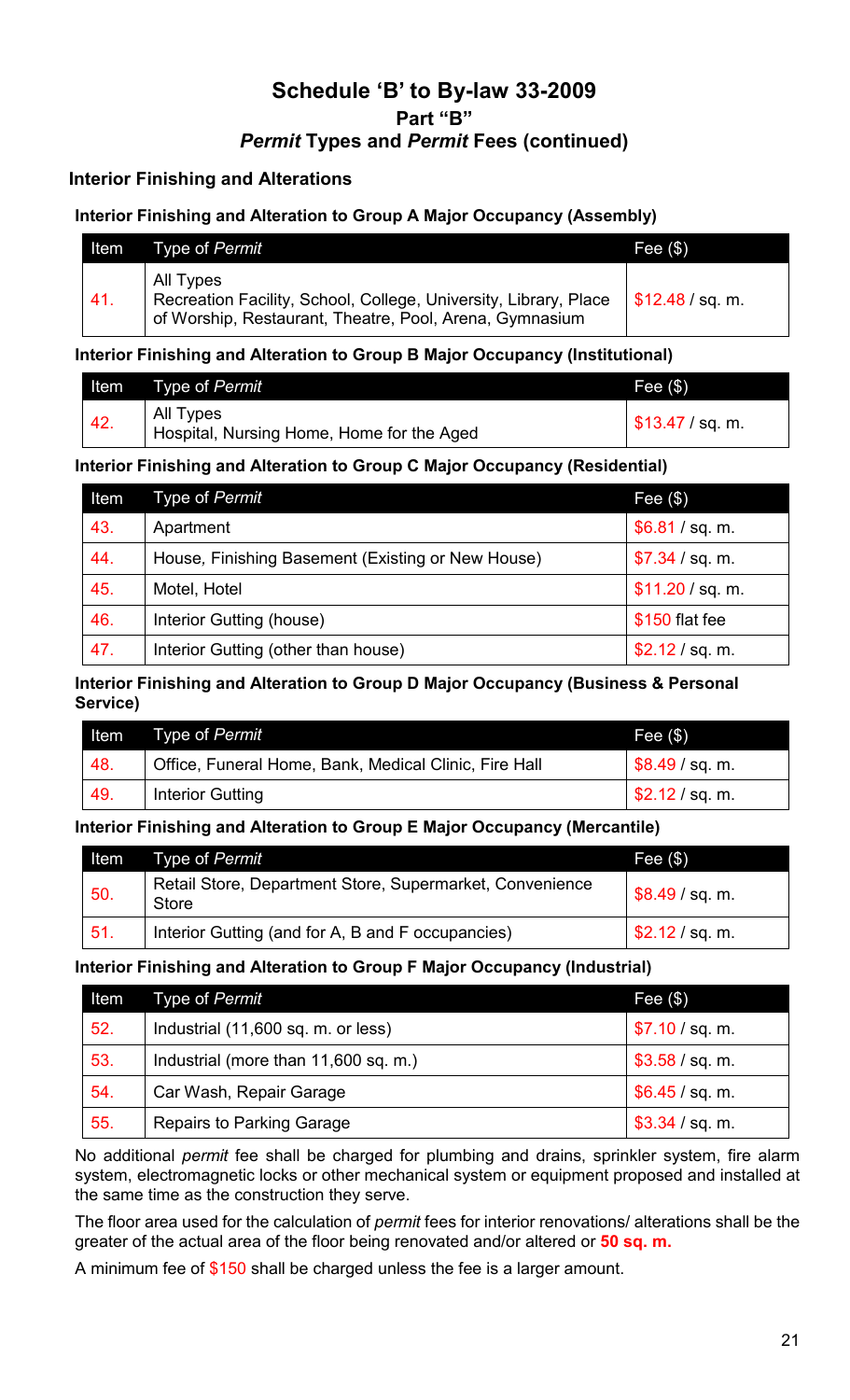## **Schedule 'B' to By-law 33-2009 Part "B"** *Permit* **Types and** *Permit* **Fees (continued)**

### **Miscellaneous**

The *permit* fee for construction not provided for in this Schedule shall be calculated at 1.09% of estimated construction value.

| Item   | Type of Permit                                                                    | Fee $(\$)$                                                      |
|--------|-----------------------------------------------------------------------------------|-----------------------------------------------------------------|
| 56.    | Accessory Structure - Residential (e.g., detached garage,<br>carport, shed, etc.) | \$4.56 / sq. m.                                                 |
| 57.    | Balcony Slab or Guard (Replacement / Repair)                                      | \$24 flat fee per<br>balcony per suite                          |
| 58.    | Canopy, Roof-like structure (e.g. Gas Station canopy, etc.)                       | \$10.60 / sq. m. of<br>roof/canopy                              |
| 59.    | Ceiling (new or replacement)                                                      | \$0.78 / sq. m.                                                 |
| 60.    | Communication or Transmission Tower; Wind Turbine for<br>houses                   | \$454 flat fee each                                             |
| 61.    | Deck, Porch, Ramp, Balcony per storey                                             | \$150 flat fee each                                             |
| 62.    | Interior Wall (Demising Wall, Firewall, Party Wall, partition)                    | \$14.69 / linear<br>metre per storey                            |
| 63.    | Repairing/Recladding of exterior wall                                             | \$2.12 / sq. m.                                                 |
| 64.    | Repairing/Replacing roof                                                          | \$7.38 / sq. m.                                                 |
| 65.    | Electromagnetic Lock                                                              | \$150 each,<br>maximum \$756 at<br>fee                          |
| 66. a) | Fire Alarm System - New                                                           | \$756 flat fee                                                  |
| 66. b) | Fire Alarm System - New High Rise                                                 | $$1.09\%$ of<br>estimated<br>construction cost or<br>min. \$734 |
| 67.a)  | Fire Alarm System - Alteration                                                    | \$303 flat fee                                                  |
| 67.b)  | Fire Alarm System - Alteration High Rise                                          | $$1.06\%$ of<br>estimated<br>construction cost or<br>min. \$303 |
| 68.    | Building Repair (e.g., Fire Damage, Vehicle Impact, etc.)                         | $$18.14 / $1000$ of<br>estimated<br>construction repair<br>cost |
| 69.    | Fireplace, Wood Stove, etc.                                                       | \$150 flat fee                                                  |
| 70.    | Mechanical Penthouse / Room                                                       | \$7.17 / sq. m.                                                 |
| 71.    | <b>Rack Storage</b>                                                               | \$8.36 / sq. m.                                                 |
| 72.    | Relocate Pre-occupied Building - Foundation or Unfinished<br><b>Basement</b>      | \$6.06 / sq. m.                                                 |
| 73.    | Retaining Wall or Shoring (3 meters high)                                         | \$14.84 / metre                                                 |
| 74.    | Sign (Regulated by the Ontario Building Code)                                     | \$303 flat fee / sign                                           |
| 75.    | Solar Panels (house)                                                              | \$150 flat fee / 10<br>panels                                   |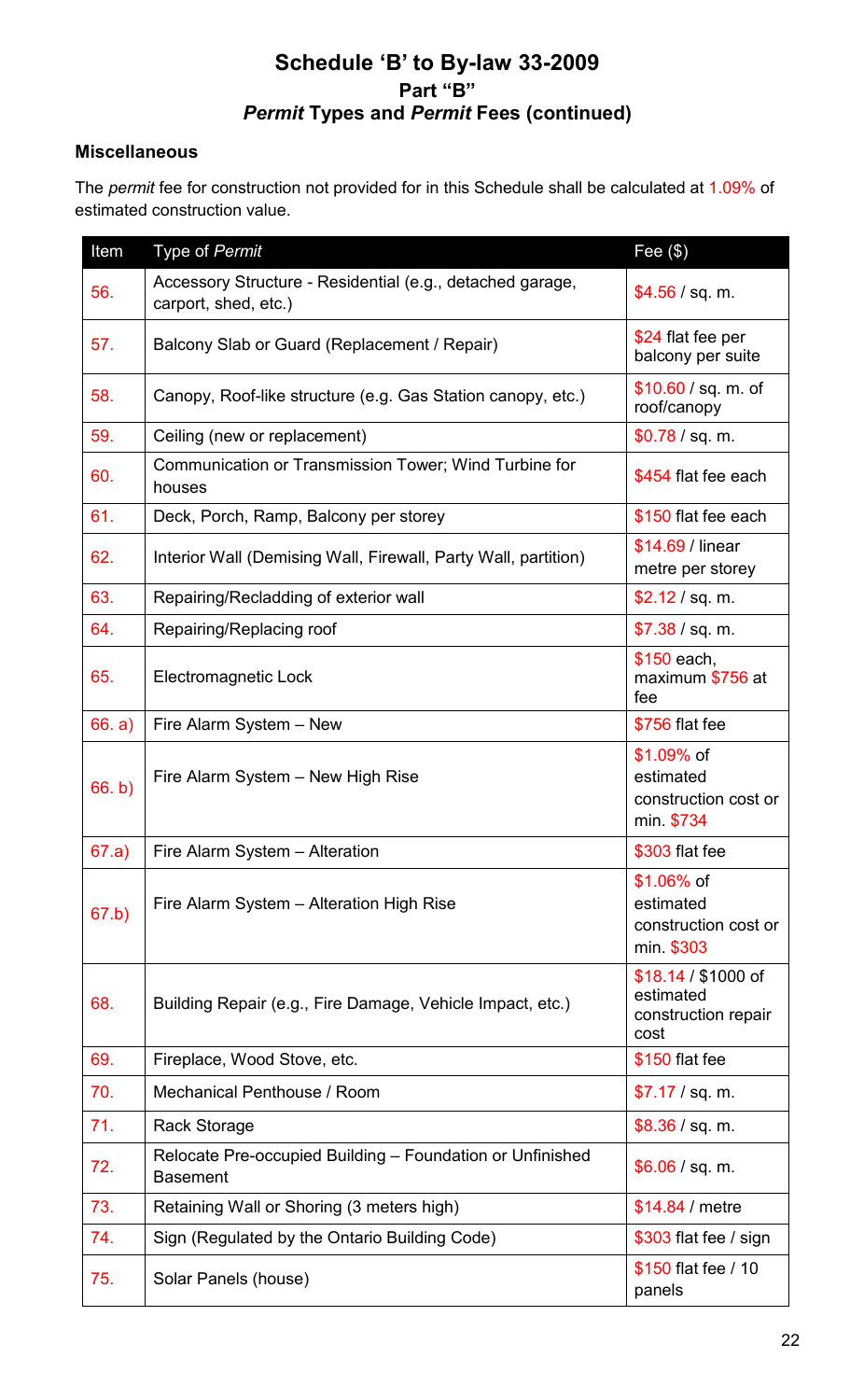| <b>Item</b> | Type of Permit                       | Fee $(\$)$                             |
|-------------|--------------------------------------|----------------------------------------|
| 76.         | Sprinkler system – new or alteration | \$0.76 / sq. m.                        |
| 77.         | Storage Tank – above or underground  | \$150 flat fee each                    |
| 78.         | <b>Window or Door Replacement</b>    | \$9.09 / metre of<br>window/door width |

A minimum fee of \$150 shall be charged unless the fee is a larger amount.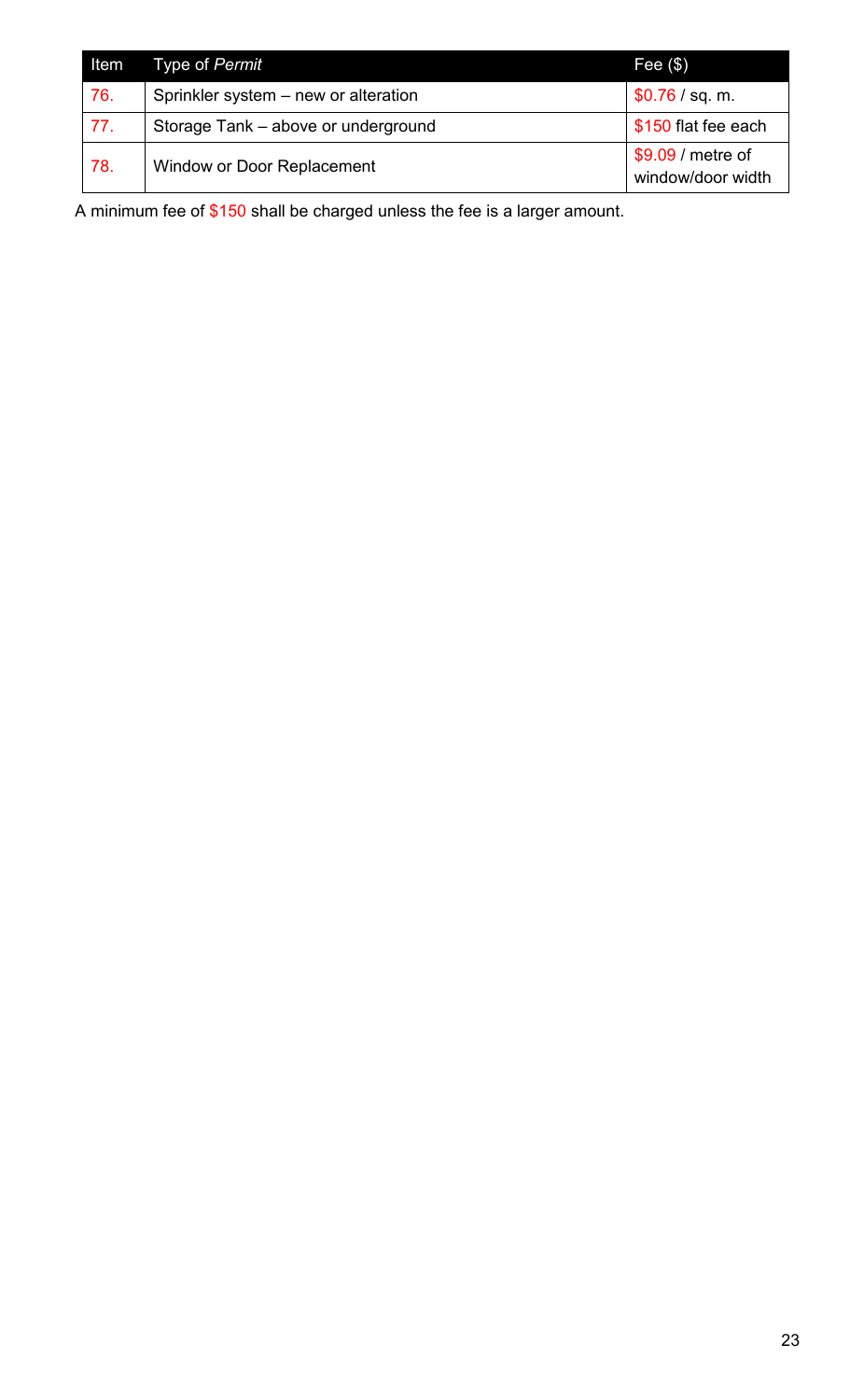## **Schedule 'B' to By-law 33-2009 Part "B"** *Permit* **Types and** *Permit* **Fees (continued)**

## **Mechanical System**

### **Groups A, B and D Heating, Ventilation & Air Conditioning (HVAC)**

|     | Item Type of Permit                                   | Fee $(\$)$                    |
|-----|-------------------------------------------------------|-------------------------------|
| 79. | Assembly, Institution, Restaurant and Office Building | $\frac{1}{2}$ \$1.50 / sq. m. |

#### **Group C – Residential Building (HVAC)**

|     | Item Type of Permit                      | Fee $(\$)$      |
|-----|------------------------------------------|-----------------|
| 80. | House (with or without Air Conditioning) | \$228 flat fee  |
| 81. | Heating Unit Replacement - House         | \$150 flat fee  |
| 82. | Apartment, Hotel, etc.                   | \$0.95 / sq. m. |

#### **Groups E & F – Retail/Industrial (HVAC)**

|     | <b>Item</b> Type of <i>Permit</i> | Fee $(\$)$                    |
|-----|-----------------------------------|-------------------------------|
| 83. | Small (250 sq. m. or less)        | \$240 flat fee                |
| 84. | All Others (>250 sq. m.)          | $\frac{1}{2}$ \$1.01 / sq. m. |

#### **Special Ventilation System**

|     | Item Type of Permit                                                            | Fee $(\$)$ |
|-----|--------------------------------------------------------------------------------|------------|
| 85. | Commercial Kitchen Exhaust, Spray Booth, Dust Collector, etc.   \$454 flat fee |            |

#### **Minor Alterations All Buildings**

| Item | Type of <i>Permit</i>                                                            | Fee $(\$)$     |
|------|----------------------------------------------------------------------------------|----------------|
| 86.  | Ductwork only or Air Conditioning Unit addition or repair                        | \$228 flat fee |
| 87.  | Add on system, Space Heater, Make-up Air Unit, Exhaust Fan,<br>Geothermal system | \$228 flat fee |

## **Plumbing and Septic System**

### **Plumbing**

| Item | Type of Permit                                                                                  | Fee $(\$)$                 |
|------|-------------------------------------------------------------------------------------------------|----------------------------|
| 88.  | House                                                                                           | \$25 flat fee /<br>fixture |
| 89.  | Service Connection (per residential unit – dry model (House<br><i>permit</i> includes))         | \$150 flat fee             |
| 90.  | All other buildings                                                                             | \$33 flat fee /<br>fixture |
| 91.  | <b>Inside Sanitary &amp; Storm Piping</b><br>All buildings - other than <i>houses</i>           | \$2.15/m.                  |
| 92.  | <b>Outside Water Services (domestic &amp; fire)</b><br>All buildings – other than <i>houses</i> | \$3.60/m.                  |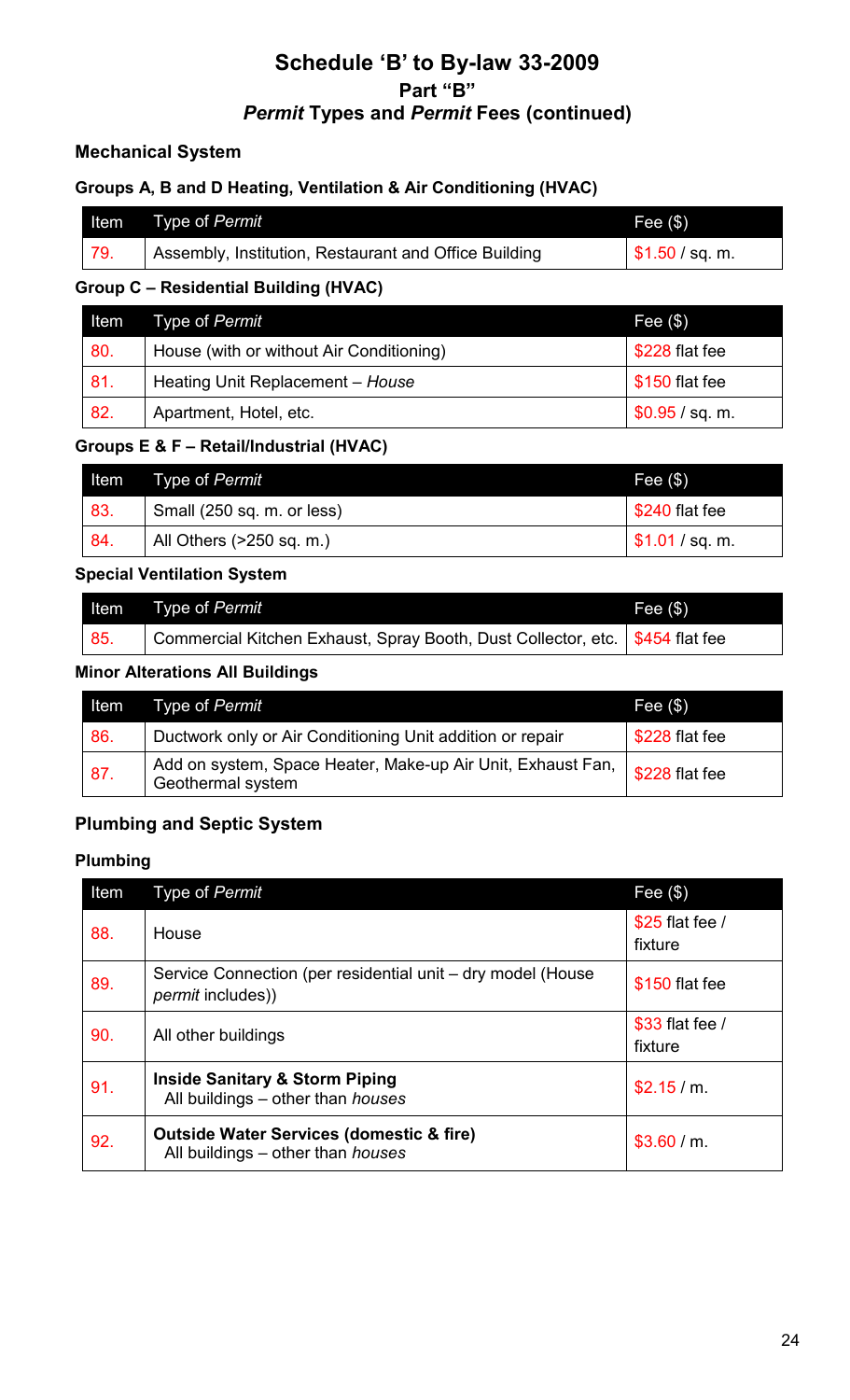## **Septic System**

| Item   | Type of Permit                                                           | Fee $(\$)$     |
|--------|--------------------------------------------------------------------------|----------------|
| 93. a) | Septic System (Residential) - New installation<br>\$1,003 flat fee       |                |
| 93. b) | Septic System (Residential) - Repair to existing<br>\$502 flat fee       |                |
| 94. a) | Septic System (Non-Residential) - New installation<br>\$2,005 flat fee   |                |
| 94. b) | Septic System (Non-Residential) - Repair to existing<br>\$1,003 flat fee |                |
| 95.    | Conversion from Septic System to sewer                                   | \$240 flat fee |

#### **Other**

| Item | Type of Permit                                                               | Fee $(\$)$                                  |
|------|------------------------------------------------------------------------------|---------------------------------------------|
| 96.  | <b>Backflow Preventer</b>                                                    | \$78 flat fee each                          |
| 97.  | \$418 flat fee each<br>Holding Tank (new installation or repair to existing) |                                             |
| 98.  | \$78 flat fee each<br>Manhole, Catchbasin, Interceptor, Sump, etc.           |                                             |
| 99.  | Site Services, Renewable Energy Project                                      | 1.09% of<br>estimated<br>construction value |
|      | <b>Temporary Signs</b>                                                       | \$127                                       |
|      | Admin fee (municipal address fee)                                            | \$126                                       |

A minimum fee of \$150 shall be charged unless the fee is a larger amount.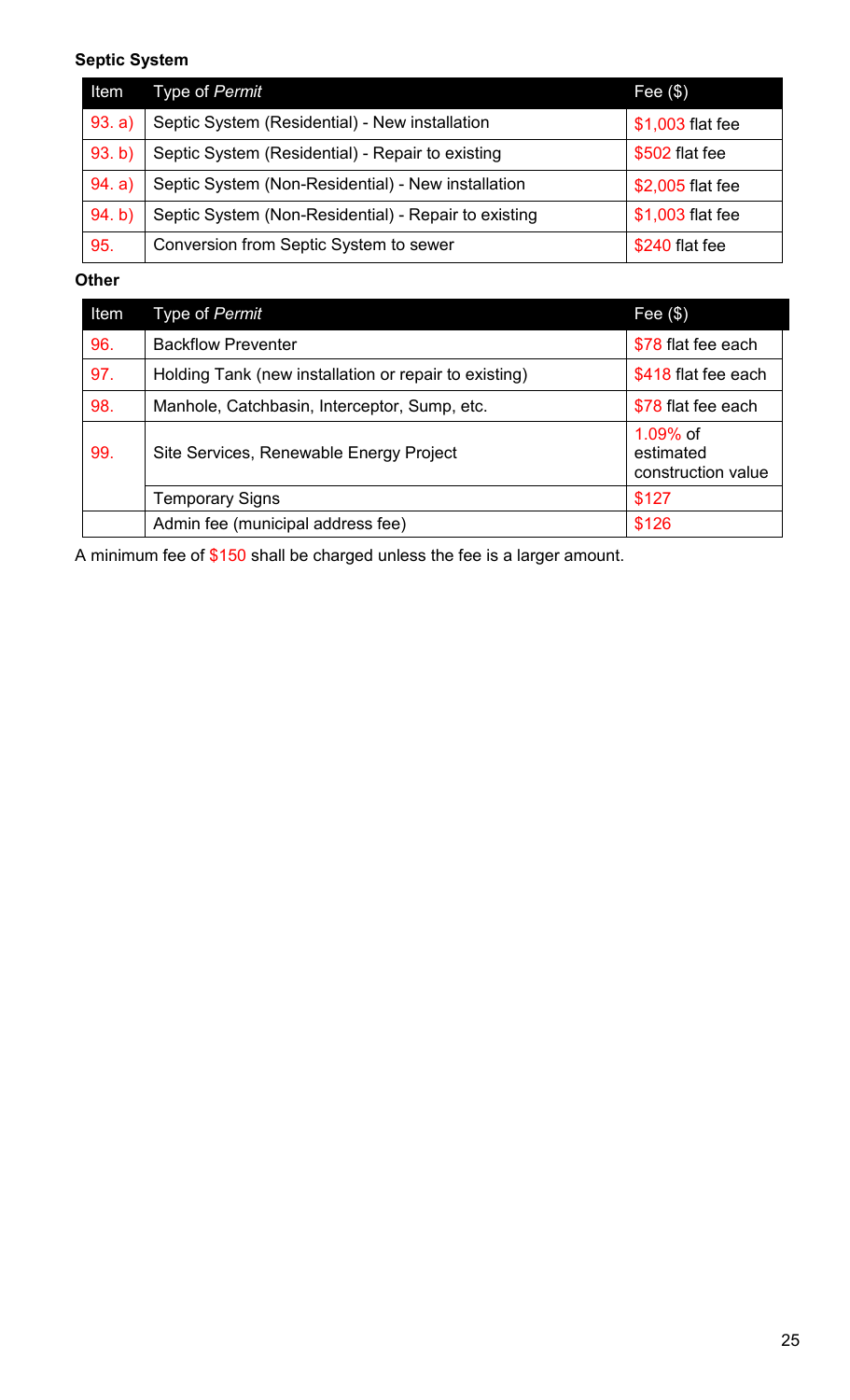# **SCHEDULE 'C' TO BY-LAW 33-2009**

## **Documents and Drawings required for** *Permit* **Applications**

| <b>Row</b> | <b>Class of Permit</b>                                                                                                                                                    | <b>Documents and Drawings Required</b>                                                                                                                                                                                                                                                                                                                                                                                                                                                                                                                                                                                                                                                                                                                                                                                        |
|------------|---------------------------------------------------------------------------------------------------------------------------------------------------------------------------|-------------------------------------------------------------------------------------------------------------------------------------------------------------------------------------------------------------------------------------------------------------------------------------------------------------------------------------------------------------------------------------------------------------------------------------------------------------------------------------------------------------------------------------------------------------------------------------------------------------------------------------------------------------------------------------------------------------------------------------------------------------------------------------------------------------------------------|
| 1.         | <b>Building Permit</b><br><b>Residential</b><br><b>Detached Dwelling</b><br>Semi-detached dwelling<br><b>Triplex</b><br><b>Fourplex</b><br>$\bullet$<br><b>Town House</b> | <b>Documents</b><br>a. Applicable Law Checklist<br>b. HVAC Design Summary including heat<br>loss/gain calculations EDS form SB-12<br>c. Regional Municipality of Durham approval for<br>sewer and water connections<br>d. Development Charges Information Forms<br>Regional Municipality of Durham<br>İ.<br><b>Residential</b><br><b>School Boards Residential Education</b><br>ii.<br>iii. City of Oshawa<br>e. TARION Registration number<br><b>Roadway Restoration Deposit Form</b><br>g. Well Water Certificate, if applicable<br>h. Ontario Building Code Design Information form,<br>if applicable<br><b>Drawings</b><br>a. Approved Site Plan<br>b. Plan of Survey<br>c. Approved Grading Plan                                                                                                                         |
|            |                                                                                                                                                                           | d. Architectural<br>e. Structural<br>f. HVAC<br><b>On-Site Sewage System</b><br>g.                                                                                                                                                                                                                                                                                                                                                                                                                                                                                                                                                                                                                                                                                                                                            |
| 2.         | <b>Building Permit</b><br><b>Residential</b><br><b>Alteration</b><br><b>Addition</b><br><b>Accessory Building</b>                                                         | <b>Documents</b><br>a. Applicable Law Checklist<br>b. Regional Municipality of Durham approval for<br>sewer and water connections<br>c. Roadway Restoration Deposit Form<br>d. Ontario Building Code Design Information<br>Form, if applicable                                                                                                                                                                                                                                                                                                                                                                                                                                                                                                                                                                                |
|            |                                                                                                                                                                           | <b>Drawings</b><br>a. Approved Site Plan<br>b. Architectural<br>c. Structural<br>d. On-Site Sewage System                                                                                                                                                                                                                                                                                                                                                                                                                                                                                                                                                                                                                                                                                                                     |
| 3.         | <b>Building Permit</b><br><b>Non-Residential and Other</b><br>Residential not provided in<br>Rows 1 or 2<br><b>New Building</b><br><b>Addition</b>                        | <b>Documents</b><br>a. Applicable Law Checklist<br>b. General Review Commitment Certificates by<br>Architect and/or Engineers for Part 3<br>building/occupancy<br>c. Letter of Undertaking by Owner<br>d. Ontario Building Code Design Information Form<br>e. Structural Design Information<br><b>Confirmation of Energy Efficient Design</b><br>f.<br>g. HVAC Design including heat loss/gain<br>calculations EDS form SB-12<br>h. Development Charges Information Forms<br>Regional Municipality of Durham<br>İ.<br><b>Residential</b><br><b>School Boards Residential Education</b><br>ii.<br>City of Oshawa<br>Ш.<br><b>Roadway Restoration Deposit Form</b><br>$\mathbf{L}$<br>Well Water Certificate, if applicable<br>k. Environmental Waiver or ESA or RSC as<br>required<br><b>Drawings</b><br>a. Approved Site Plan |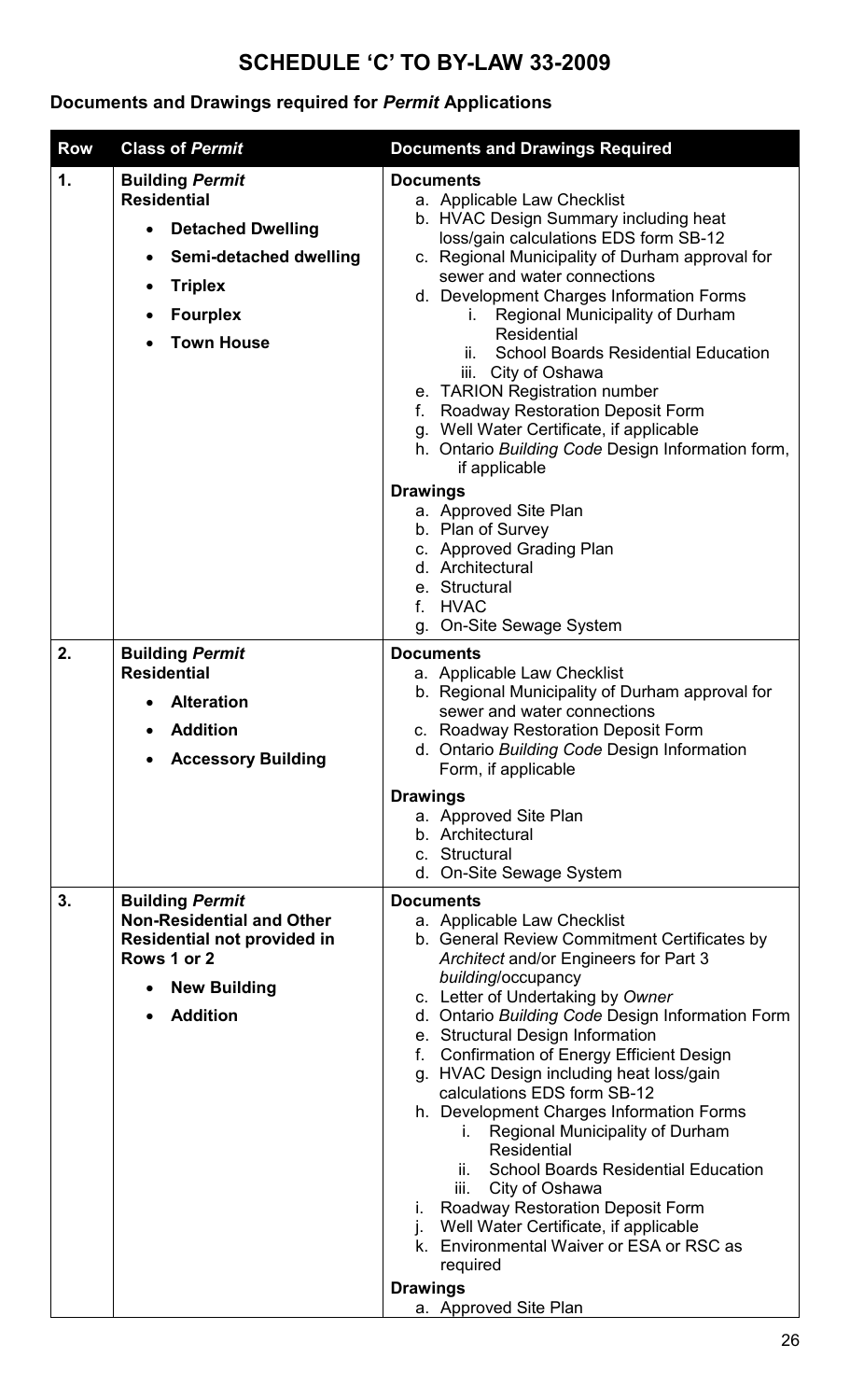| <b>Row</b> | <b>Class of Permit</b>                           | <b>Documents and Drawings Required</b>                                                                                                                                                                                                                                                                                                                                                                                                                                                    |
|------------|--------------------------------------------------|-------------------------------------------------------------------------------------------------------------------------------------------------------------------------------------------------------------------------------------------------------------------------------------------------------------------------------------------------------------------------------------------------------------------------------------------------------------------------------------------|
|            |                                                  | b. Plan of Survey<br>c. Approved Grading Plan<br>d. Architectural<br>e. Structural<br>f. HVAC<br>g. Plumbing<br>h. Electrical<br><b>Fire Protection</b><br>i.<br><b>On-Site Sewage System</b>                                                                                                                                                                                                                                                                                             |
| 4.         | <b>Building Permit</b><br><b>Non-Residential</b> | <b>Documents</b><br>a. Applicable Law Checklist                                                                                                                                                                                                                                                                                                                                                                                                                                           |
|            | <b>Alteration</b>                                | b. General Review Commitment Certificates by<br>Architect and/or Engineers for Part 3                                                                                                                                                                                                                                                                                                                                                                                                     |
|            | <b>Renovation</b>                                | building/occupancy<br>c. Letter of Undertaking by Owner                                                                                                                                                                                                                                                                                                                                                                                                                                   |
|            | <b>Tenant Occupancy</b>                          | d. Ontario Building Code Design Information Form                                                                                                                                                                                                                                                                                                                                                                                                                                          |
|            |                                                  | e. Well Water Certificate, if applicable<br><b>Drawings</b>                                                                                                                                                                                                                                                                                                                                                                                                                               |
|            |                                                  | a. Location Plan<br>b. Site Plan<br>c. Architectural<br>d. Structural<br>e. HVAC<br>f. Plumbing<br>g. Electrical<br>h. Fire Protection<br><b>On-Site Sewage System</b>                                                                                                                                                                                                                                                                                                                    |
| 5.         | <b>Change of Use Permit</b>                      | <b>Documents</b><br>a. Applicable Law Checklist<br>b. General Review Commitment Certificates by<br>Architect and/or Engineers for Part 3<br>building/occupancy<br>c. Letter of Undertaking by Owner<br>d. Environmental Waiver or ESA or RSC as<br>required                                                                                                                                                                                                                               |
|            |                                                  | <b>Drawings</b>                                                                                                                                                                                                                                                                                                                                                                                                                                                                           |
|            |                                                  | e. Location Plan<br>f. Site Plan<br>g. Architectural<br>h. HVAC<br>i. Plumbing<br>Electrical<br>k. Fire protection                                                                                                                                                                                                                                                                                                                                                                        |
| 6.         | <b>Demolition Permit</b>                         | <b>Documents</b>                                                                                                                                                                                                                                                                                                                                                                                                                                                                          |
|            |                                                  | a. Applicable Law Checklist<br>b. General Review Commitment Certificate by<br>Engineer for Part 3 building<br>c. Letter of Undertaking by Owner<br>d. Designated Substances and Hazardous<br><b>Materials Report</b><br>e. Demolition Permit Information Form<br>f. Notice to Disconnect Services for Demolitions<br>g. Environmental Waiver<br><b>Drawings</b><br>a. Location Plan<br>b. Site Plan<br>c. Structural Safety Report, if applicable<br>d. Fire Safety Report, if applicable |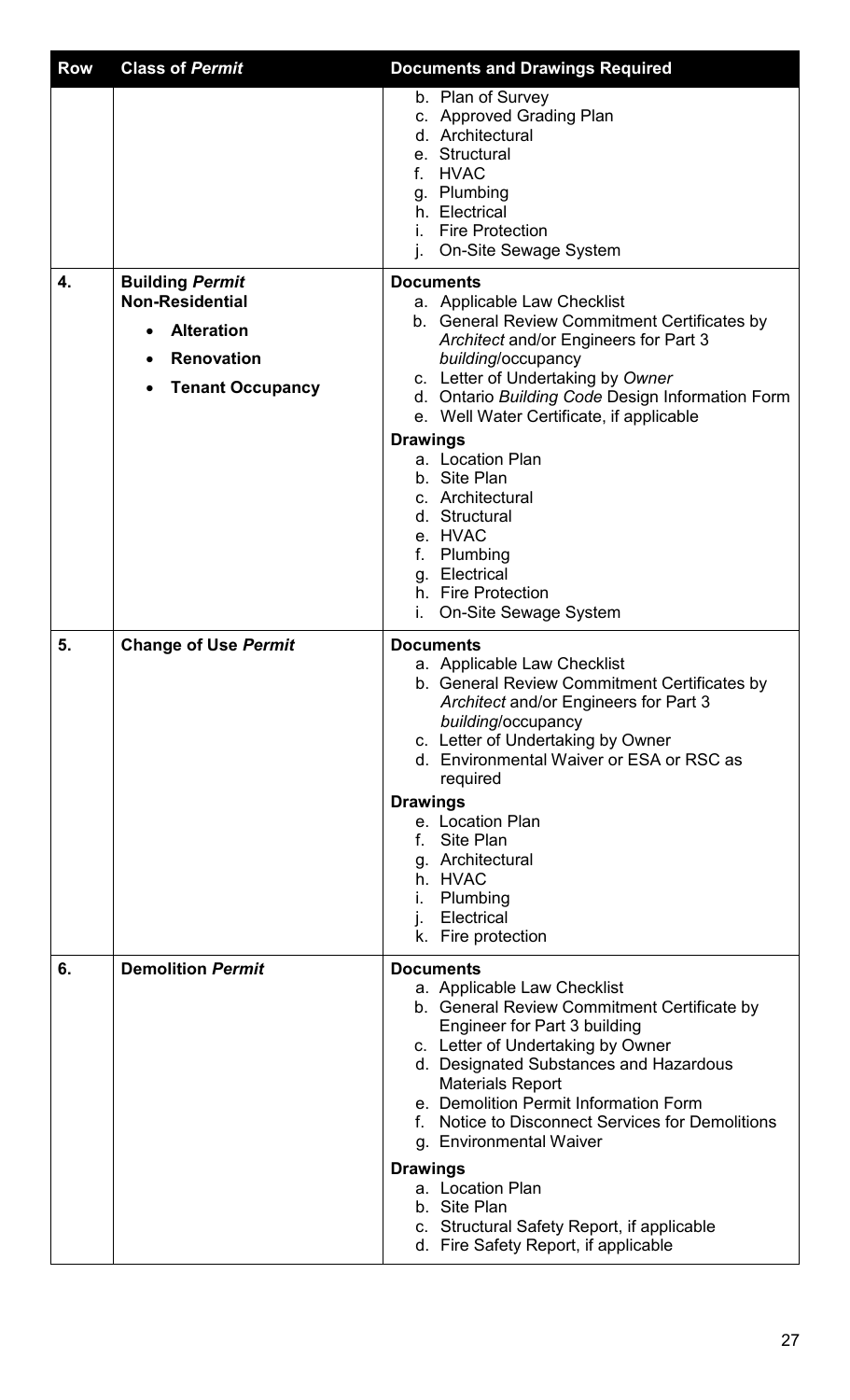| <b>Row</b> | <b>Class of Permit</b>                            | <b>Documents and Drawings Required</b>                                                                                                                        |
|------------|---------------------------------------------------|---------------------------------------------------------------------------------------------------------------------------------------------------------------|
|            | <b>Building Permits</b><br>Other than Rows 1 to 6 | <b>Documents</b><br>a. Applicable Law Checklist<br>b. Documents from Rows 1 to 6, or other<br>documents which are applicable to the scope of<br>work proposed |
|            |                                                   | <b>Drawings</b><br>a. Drawings from Rows 1 to 6 which are<br>applicable to the scope of work proposed                                                         |

#### **Notes:**

- **1.** The blank forms for documents described in this Schedule are available on our website.
- **2.** The *chief building official* may waive requirements for any specified documents or drawings where the scope of the work, applicable law or *building code* requirements do not necessitate their submission.